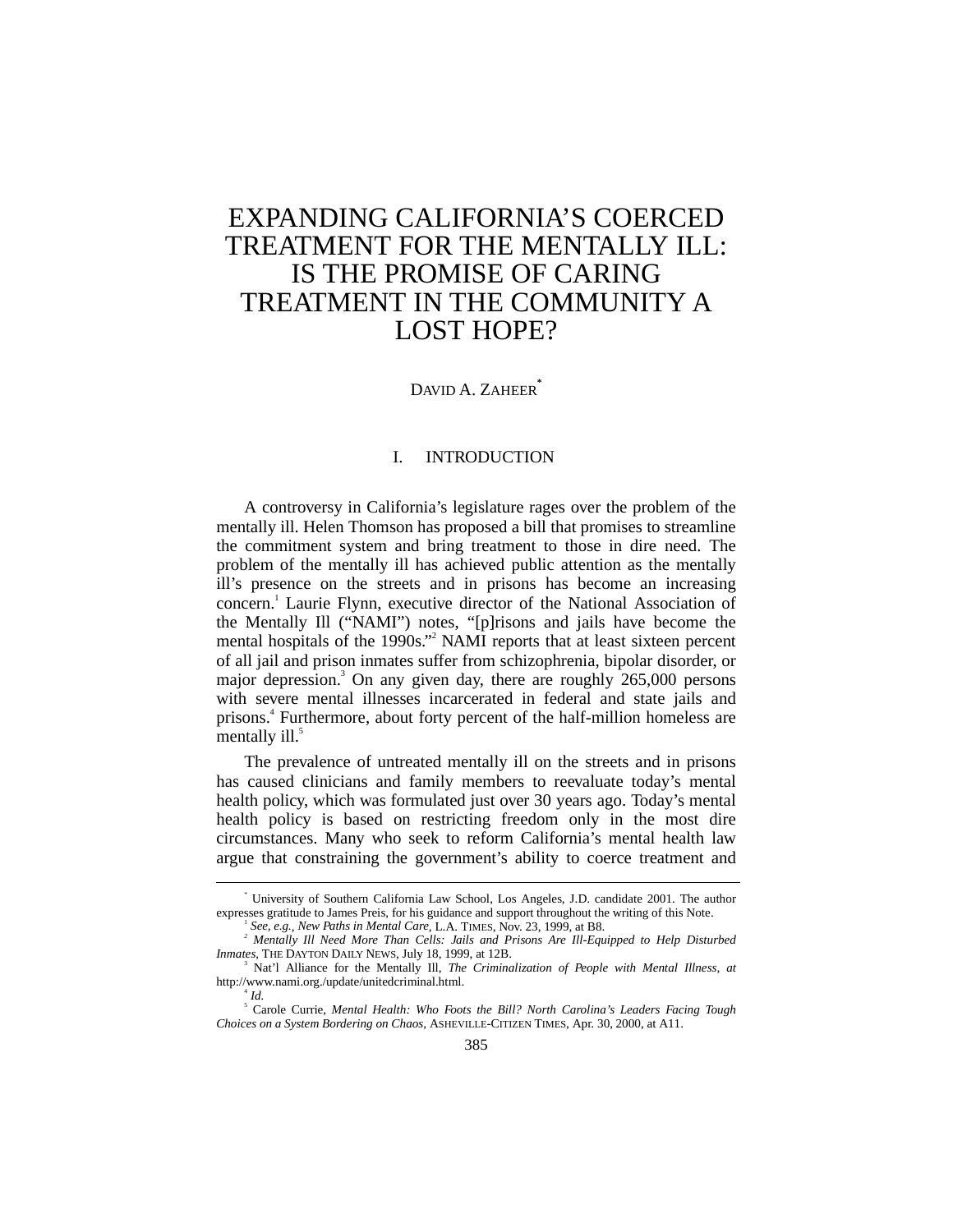involuntarily detain the mentally ill has only forced the mentally ill into the more tragic reality of imprisonment and vagrancy. By nature, mental illness causes the patient to have an aversion to treatment. Thus, these reformers call for expanding California's coerced treatment<sup>6</sup> of the mentally ill in order to provide for those who lack the capacity to understand their condition and seek help on their own.

A story of violence pervades the public's discussion of the mentally ill and adds fuel to the controversy. Last year, thirty-two-year-old Kendra Webdale was shoved from a New York subway platform into the path of a train.<sup>7</sup> Andrew Goldstein, the accused murderer, is a man who suffers from paranoid schizophrenia. For many, Goldstein has become a frightening symbol of what can happen when untreated mental illness erupts into random violence. This story of violence prompted the recent passing in New York of a new law. "Kendra's Law," provides for the government's expanded ability to detain the mentally ill and coerce treatment in a hospital facility.<sup>8</sup>

Assemblywoman Helen Thomson has made a proposal in the California legislature that would similarly expand coerced treatment for the mentally ill in California. Thomson's bill<sup>9</sup> is an amendment to the Lanterman-Petris-Short Act ("LPS")<sup>10</sup> which attempts to address the public's concern about the mentally ill. LPS, the law that governs the involuntary detainment and coerced treatment of the mentally ill, was written 30 years ago when Dorthea Dix's vision of peaceful asylum in hospitals had become tattered.<sup>11</sup> LPS was passed because of the deficiencies in the hospitalization-based mental health system.

The passing of LPS was a significant landmark in a process that occurred throughout America known as deinstitutionalization. During deinstitutionalization, psychiatric activists and their allies began to promote new policies designed to provide care and treatment in the community

 $\overline{\phantom{0}}$ <sup>6</sup> "Coerced treatment" is the government provision of mental health services pursuant to or just prior to a court order in a hospital setting. California's involuntary mental health law is embodied in §5000 of the Welfare and Institutions Code. <sup>7</sup>

Julie Marquis & Dan Morain, *Rights of the Mentally Ill Pitted Against Public, Patient Safety*, L.A. TIMES, Nov. 23, 1999, at A1.

*Id.*

<sup>9</sup> A.B. 1800, 1999–2000 S. (Cal. 2000).

<sup>&</sup>lt;sup>11</sup> 8 L.P.S. REFORM: A NEW VISION FOR MENTAL HEALTH TREATMENT LAWS 22 (Carla Jacobs et al. eds., 1999) [hereinafter LPS REFORM]. Dorthea Dix, noted crusader for the mentally ill, envisioned a system of hospitals that were to be a sanctuary for treatment and recovery. Dix alone was responsible for the founding of thirty-two mental hospitals, and for the enlargement of existing institutions in twenty states. She nearly succeeded in obtaining a federal grant of over twelve million acres of land as a "reservation" for the mentally ill. AM. BAR FOUND., THE MENTALLY DISABLED AND THE LAW 8 (2d ed. 1971); John E.B. Meyers, *Involuntary Civil Commitment of the Mentally Ill: A System in Need of Change*, 29 VILL. L. REV. 367, 373 (1984).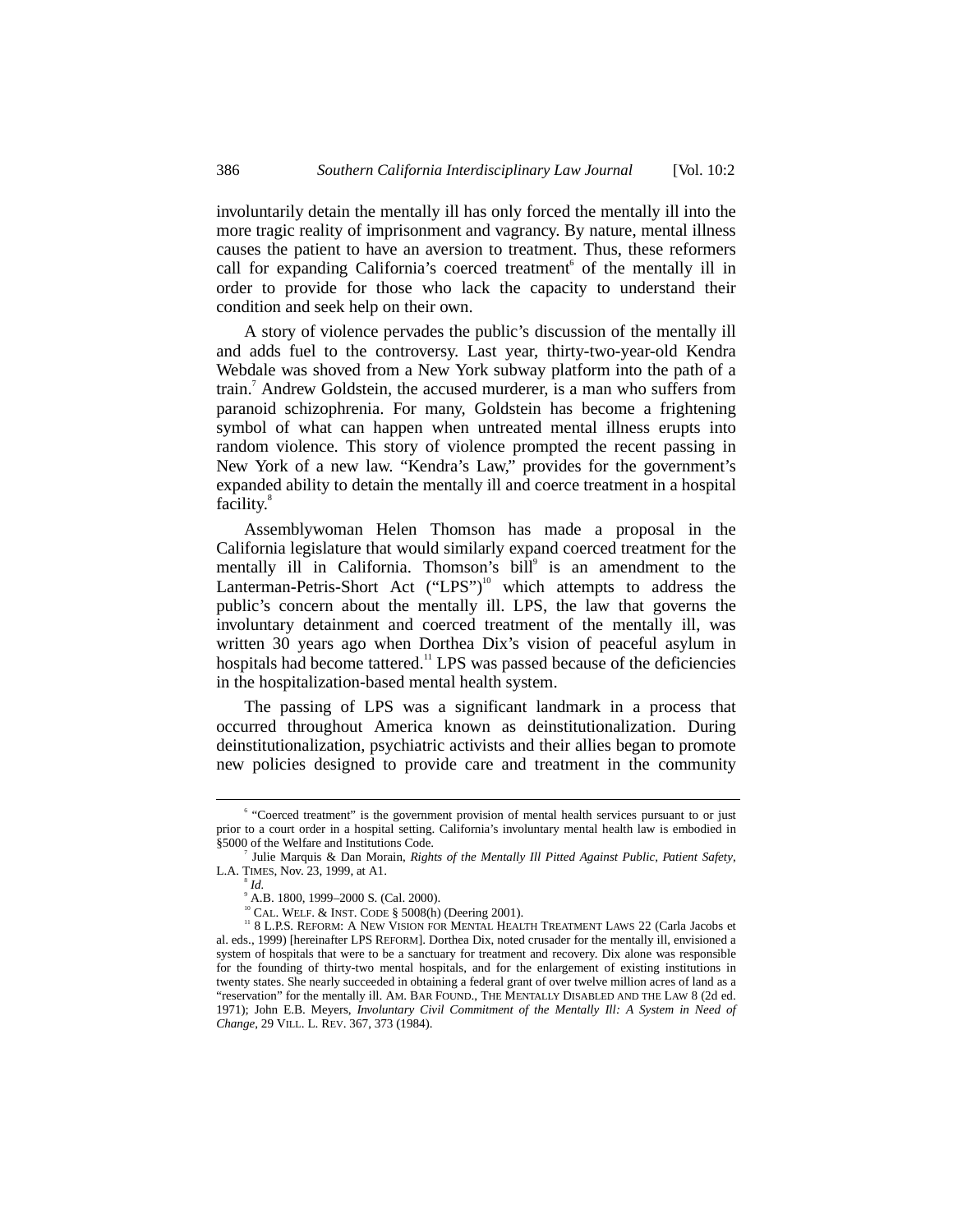rather than in mental asylums. Courts helped the process along by declaring that lenient commitment standards were unconstitutional infringements on the right to liberty. The two tenets of deinstitutionalization were a concern that the mentally ill should not be deprived of their rights and that the community would provide for their mental health care.

Thomson, by proposing A.B. 1800, seeks to address the problems of deinstitutionalizaiton. Deinstitutionalization, the process by which mental hospitals were depopulated throughout the United States, carried a promise of building warm, caring treatment facilities in the community as a replacement for the cold confinement of the state mental hospital. Community treatment facilities were to be built as the state mental institutions depopulated. Thirty years after the depopulation began, the promise of caring treatment in the community has rung hollow.

Thomson's A.B. 1800 seeks to expand the government's ability to provide coerced treatment so the mentally ill who now cannot gain access to treatment will be able to do so. According to Thomson and those who seek to reform LPS, California's commitment process is too adversarial and does not allow patients in need the opportunity to access treatment. Meanwhile, newly developed psychotropic drugs can mitigate the effects of mental disorder more effectively than ever before.

While A.B. 1800 expands the government's ability to coerce treatment, it also represents a return to hospitalization for the mentally ill. It represents a turn away from the goal of LPS which was to rely on hospitalization as a last resort while providing adequate voluntary treatment facilities in the community. If passed, A.B. 1800 would implement a hospital-based treatment paradigm as California's mental health approach.

In this Note I discuss the case for increasing the government's ability to involuntarily commit the mentally ill. I describe the standpoints and arguments presented by both sides to the current controversy over California's proposal to expand coerced treatment and ultimately side with the Psychosocial Rehabilitation model. Part II gives background on the government's authority to commit the mentally ill. Part III introduces the contemporary problem of the mentally ill and discusses the prevalence of the mentally ill on the streets and in prison. Part IV discusses the call for expanding coerced treatment by LPS reformers and points out the failure of the reformers' revised criterion to achieve their stated goals. Part V describes the weaknesses of expanding coerced treatment and implementing the medical model. In Part V the Psychosocial Rehabilitation model elucidates a comprehensive approach to treatment that focuses on the promise of realizing adequate treatment in the community.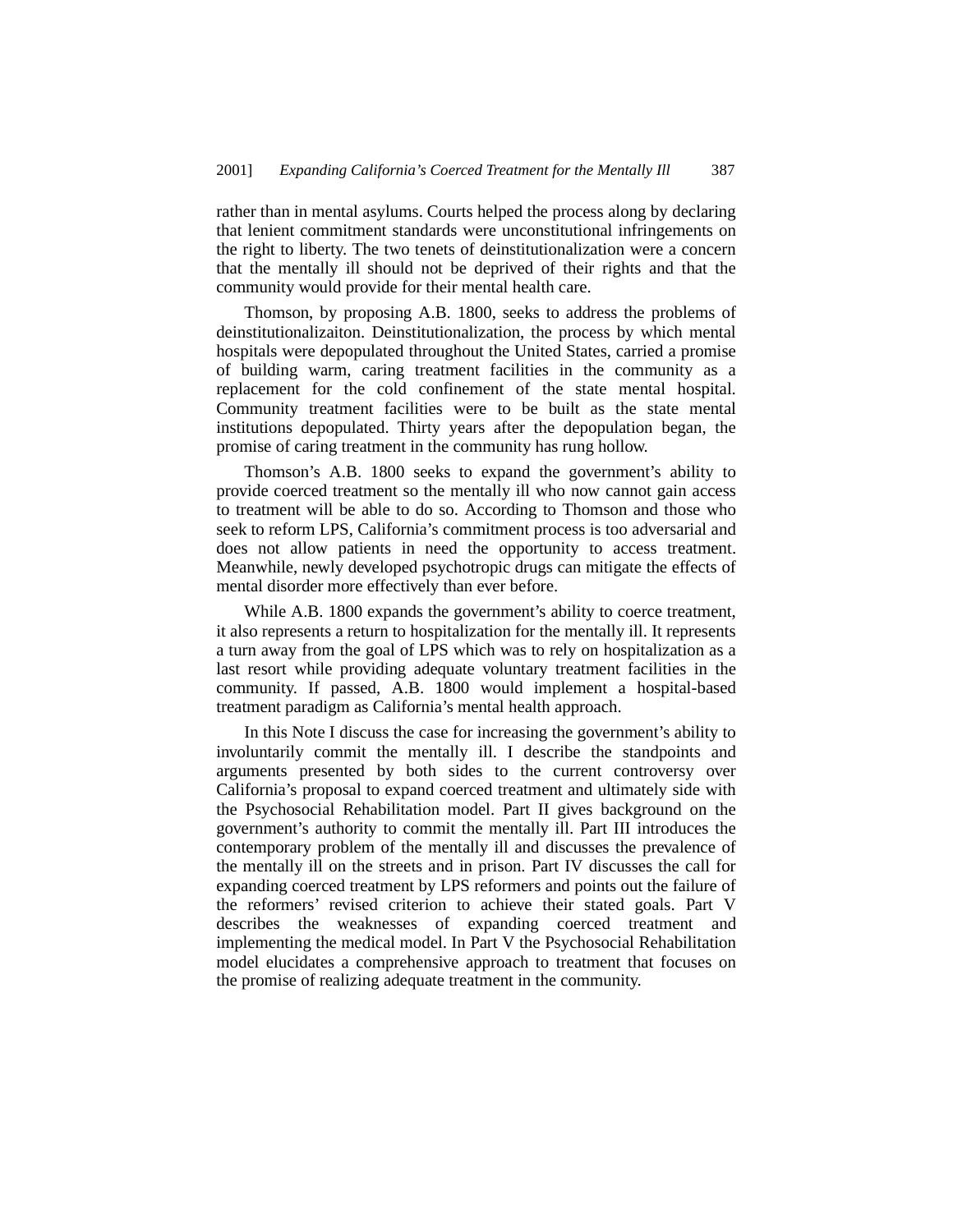#### II. THE GOVERNMENT'S AUTHORITY TO COMMIT THE MENTALLY ILL: EXPANSION AND CONTRACTION

The government's authority to involuntarily commit the mentally ill has historically been based on two doctrines: the police power and the *parens patriae* authority. The police power is the authority to detain an individual who is a danger to herself or a third party in order to secure the safety of the community.12 The *parens patriae* power gives the government the authority to act like a parent and care for a citizen who is not able to care for herself.<sup>13</sup> While the authority to commit has been justified with the use of both doctrines, the U.S. Supreme Court has come to recognize the *parens patriae* authority as the acceptable basis of commitment statutes.<sup>14</sup> An analysis of A.B. 1800, and the movement to expand coerced treatment of the mentally ill, must rely on an examination of *parens patriae* and the lessons history has to offer. Courts and legislatures have deprived the mentally ill of their due process rights in the past by too expansively construing the boundaries of the *parens patriae* power.<sup>15</sup> In response to this abuse of power, Federal and State courts mandated procedural and substantive safeguards under the Due Process Clause to secure the liberty interests of the mentally ill. In the name of providing treatment to those who need it, reformers of LPS seek to compromise these safeguards.

*Parens patriae* is the government authority to commit incompetent persons who pose a threat to themselves.<sup>16</sup> The authority's genesis can be traced to the power of the English Crown to protect the property interests of its incompetent or insane subjects.17 Historically, *parens patriae* never sanctioned the confinement or control of the person.<sup>18</sup> Steven Schwartz and Cathy Costanzo explain that "[i]t explicitly was not an expression of any duty to promote the health of, or provide treatment to, disabled persons."<sup>19</sup> Nevertheless, *parens patriae* has been utilized to curtail the liberty of those diagnosed with a mental disorder for the sake of forcing treatment on those society deems in need.<sup>20</sup> Thus, a doctrine that originated as a tool to secure property interests, evolved into a rationale to force treatment in hospital

<sup>&</sup>lt;sup>12</sup> See Steven J. Schwartz & Cathy E. Costanzo, *Compelling Treatment in the Community Distorted Doctrines and Violated Values*, 20 LOY. L.A. L. REV. 1329, 1336 (1987).

<sup>&</sup>lt;sup>13</sup> *Id.* at 1337. 14 *See* Addington v. Texas, 441 U.S. 418, 426 (1979). *Addington* was the first case in which the entire Court validated the *parens patriae* authority as the basis for the government's ability to detain the mentally disabled. The Court's holding in this case represented a gradual shift from validating involuntary confinement due to danger to self from the police to the *parens patriae* power. *See also*

<sup>&</sup>lt;sup>15</sup> See generally Schwartz & Costanzo, *supra* note 12.<br><sup>16</sup> See generally id.<br><sup>17</sup> Id. at 1338.

<sup>&</sup>lt;sup>18</sup> *Id.* at 1339.<br><sup>19</sup> *Id.* at 1340.

<sup>19</sup> *Id.* at 1340. <sup>20</sup> *Id.* at 1341.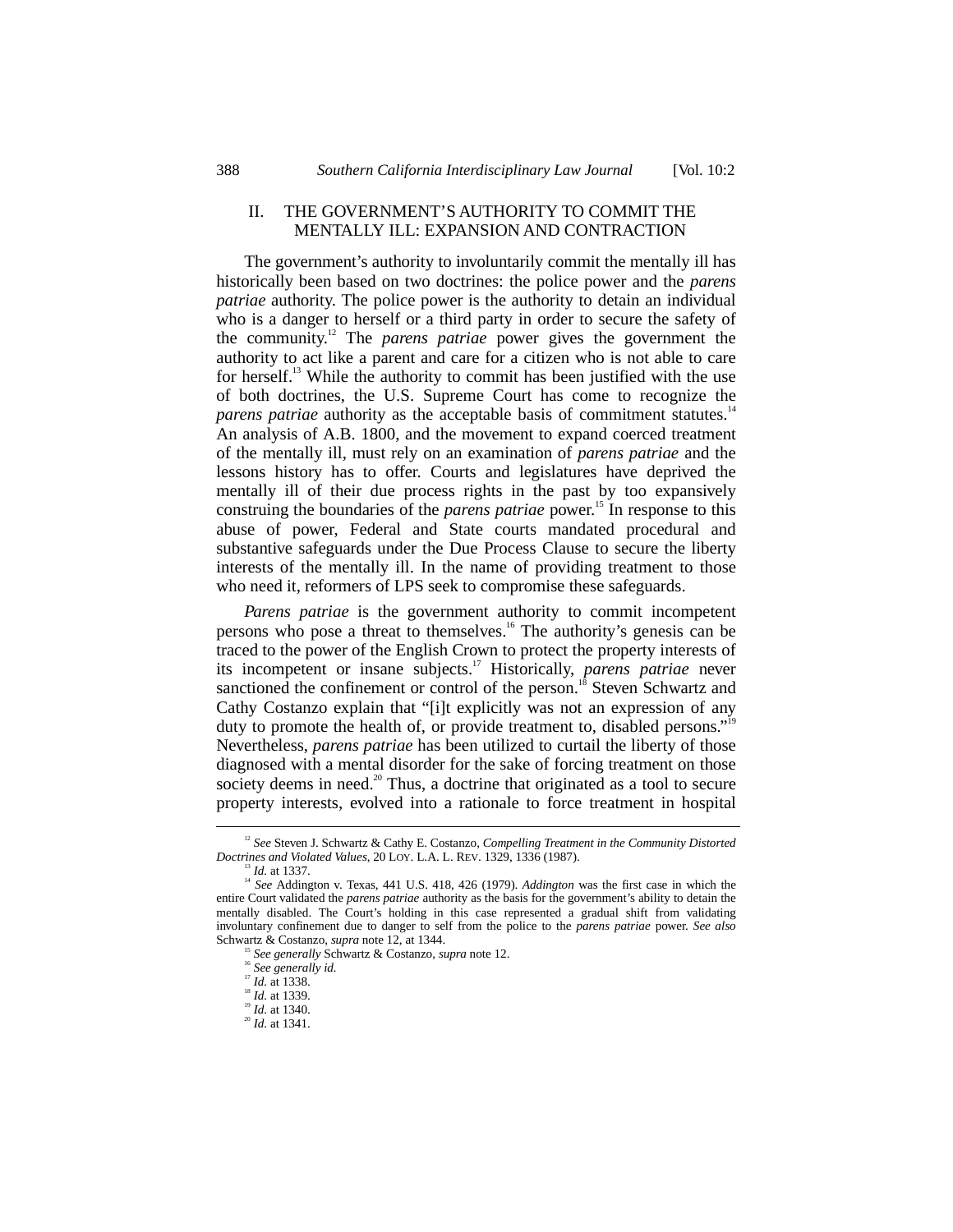settings. The scope of the parental authority expanded to promote the health of, and provide treatment to, disabled persons.

In the early part of this century, this movement to expand the government's authority to commit the mentally ill led to the building of state hospitals. Social reformers, like Dorothea Dix, strove for the recognition of mental illness as a disease that requires treatment and hospitalization.<sup>21</sup> Although mental health reformers saw confinement as the answer to the previously unaddressed issue of the mentally ill, the government's treatment of the mentally ill was notoriously inadequate and inhumane. State mental hospitals came to be a depository; a place where patients were treated poorly, deteriorated for years, and simply perished.<sup>22</sup> In time, what began as a great promise to provide for the needs of the mentally ill evolved into a disgraceful symbol of the nation's failure to care for its mentally ill. Hospitals became warehouses of deserted and physically abused patients, who were crammed into these understaffed, and fetid state institutions. $<sup>2</sup>$ </sup>

Courts aided the movement towards institutionalization by broadly interpreting the *parens patriae* authority and relaxing commitment standards for those "in need of treatment."<sup>24</sup> Treatment was even imposed on those able to make competent decisions for their well being.<sup>25</sup> In Schwartz's view, the "benevolent paternalism knew no bounds; the perversion of a protective doctrine continued unabated."<sup>26</sup> By 1955 over half a million people were involuntarily committed in state mental hospitals.<sup>27</sup> Although the *parens patriae* authority originally was not a mandate to force treatment on those who could benefit from treatment, in time that is exactly what it came to be.

<sup>&</sup>lt;sup>21</sup> Meyers, *supra* note 11, at 373.<br><sup>22</sup> Id. at 373.

<sup>&</sup>lt;sup>21</sup> *See, e.g.*, ALBERT DEUTSCH, THE SHAME OF THE STATES (1948). Deutsch's chilling expose details the appalling conditions that he discovered during tours of a number of state mental institutions. The following is typical of what he saw:

As I passed through some of Byberry's wards, I was reminded of the pictures of the Nazi concentration camps. . . . I entered buildings swarming with naked human beings herded like cattle and treated with less concern, pervaded by a fetid odor so heavy, so nauseating, that the stench seemed to have almost a physical existence of its own. I saw hundreds of patients living under leaking roofs, surrounded by molding, decaying walls, and sprawling on rotting floors. . . . I saw dirt and filth in many wards.

*Id.* at 41–42.

<sup>&</sup>lt;sup>24</sup> *See, e.g.*, Hammon v. Hill, 228 F. 999 (W.D. Pa. 1915); Mayock v. Martin, 2456 A.2d 574 (Conn. 1968): *In re* Brown. 44 P.2d 304 (Idaho 1968).

 $^{25}$  For an interesting fictional critique of the government's commitment standards see KEN KESEY, ONE FLEW OVER THE CUCKOO'S NEST (1999).

 $\delta$  Schwartz & Costanzo, *supra* note 12, at 1341.

<sup>&</sup>lt;sup>27</sup> Barry Meier, *Experiment of Privatized Mental Hospitals Shows Benefits*, N.Y. TIMES, Dec. 28, 1999, at A16.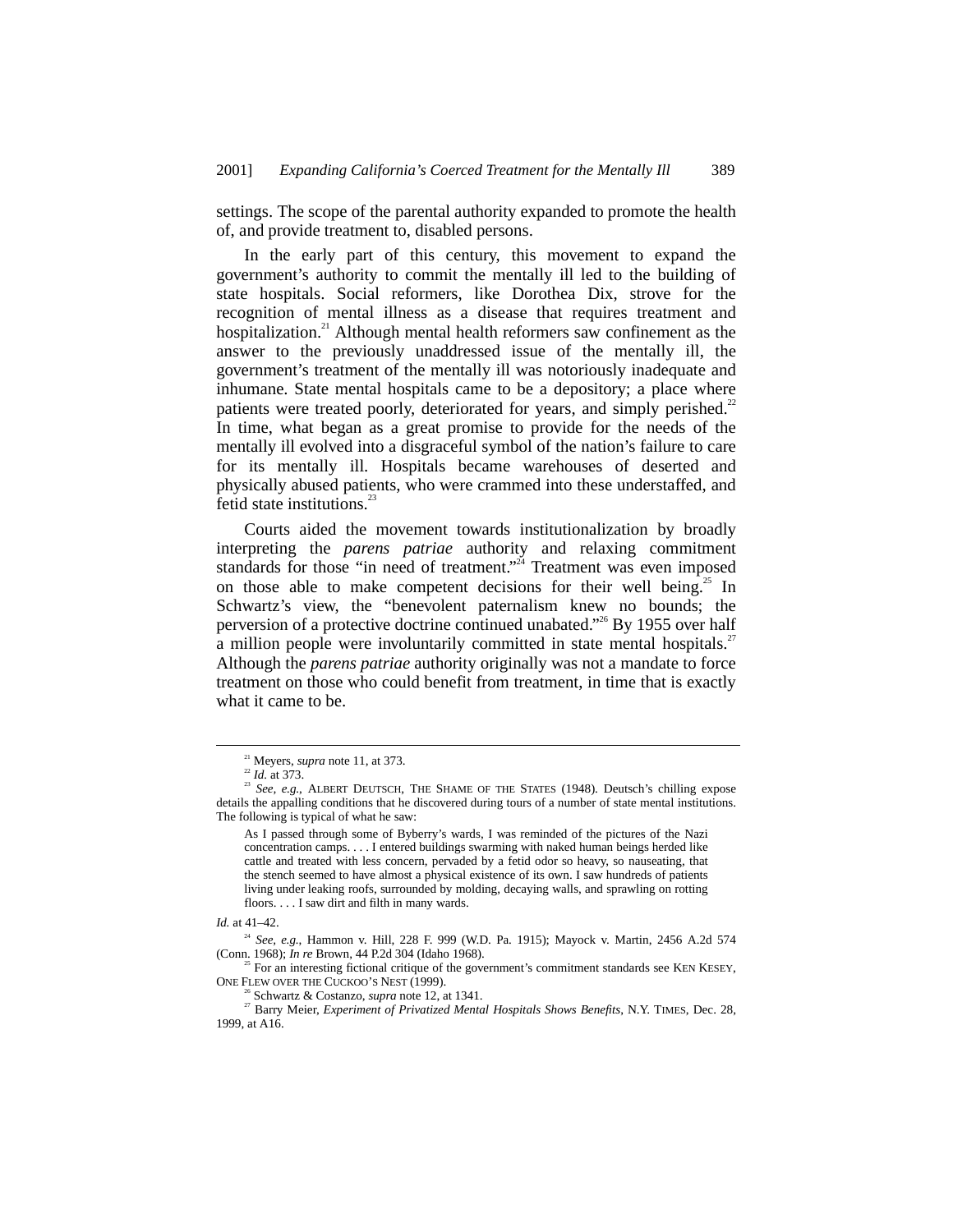Leaders, activists, and courts eventually struck back against the expansion of the *parens patriae* authority and the "massive curtailment of liberty" it presented. $28$  In a process that came to be known as deinstitutionalization, the mentally ill would be released from involuntary hospitalization with the plan that there would be community treatment facilities to provide for their needs. President John F. Kennedy's statement that "[t]he time has come for a bold new approach" underscored the calling for reform of America's mental health care system.<sup>29</sup> The advent of antipsychotic $30$  and antidepressant medications that significantly alleviated psychiatric symptoms led psychiatrists and policymakers to conclude that severe mental illness could now be treated outside of state institutions.<sup>31</sup> Under the Kennedy administration, Congress passed the Community Mental Health Centers Construction  $Act^{32}$  to supply federal funds for a system of community-based mental health services. The Kennedy administration hoped that Community Mental Health Centers ("CMHCs") would eventually supplant state mental hospitals, allowing "the cold mercy of custodial isolation" to be replaced with the "open warmth" of care in the community.<sup>33</sup> Hospitalization, which had become a euphemism for a lifetime of neglect in custodial confinement, came under criticism for its ineffectiveness and cruelty.<sup>34</sup>

Courts stepped into the fray by imposing due process requirements on commitment standards and recognizing the substantive right to liberty of the mentally ill. While validating the use of *parens patriae* authority as a justification for the involuntary commitment of the mentally ill, courts invalidated vague statutory commitment standards.<sup>35</sup> By imposing due process requirements, courts perpetuated deinstitutionalization so the liberty interests of the mentally ill would be protected.

In *O'Connor v. Donaldson*, the United States Supreme Court held that "a state cannot constitutionally confine without more a nondangerous individual who is capable of surviving safely in freedom by himself or with the help of willing and responsible family members."<sup>36</sup> Although the

 <sup>28</sup> Humphrey v. Cady, 405 U.S. 504, 509 (1972).

<sup>&</sup>lt;sup>29</sup> HENRY A. FOLEY & STEVEN S. SHARFSTEIN, MADNESS AND GOVERNMENT 164 (1983).

<sup>30</sup> Antipsychotic medications are also frequently referred to as neuroleptic or psychotropic medications. Among the most common are Thorazine (chlorpromazine), Haldol (haloperidol) and Prolixin (fluephenazine). *See* Ellen W. Clayton, *From Rogers to Rivers: The Rights of the Mentally Ill to*

<sup>&</sup>lt;sup>31</sup> John E. B. Myers, *Involuntary Civil Commitment of the Mentally Ill: A System in Need of Change*, 29 VILL. L. REV. 367, 390 (1984).

Pub. L. No. 88-164, 77 Stat. 282 (1963).

<sup>&</sup>lt;sup>33</sup> FOLEY & SHARFSTEIN, *supra* note 29, at 165.

<sup>34</sup> Ronald L. Wisor, *Community Care, Competition and Coercion: A Legal Perspective on Privatized Mental Health Care*, 19 AM. J. L. & MED. 145, 147 (1993).

<sup>&</sup>lt;sup>36</sup> O'Connor v. Donaldson, 422 U.S. 563, 575 (1975).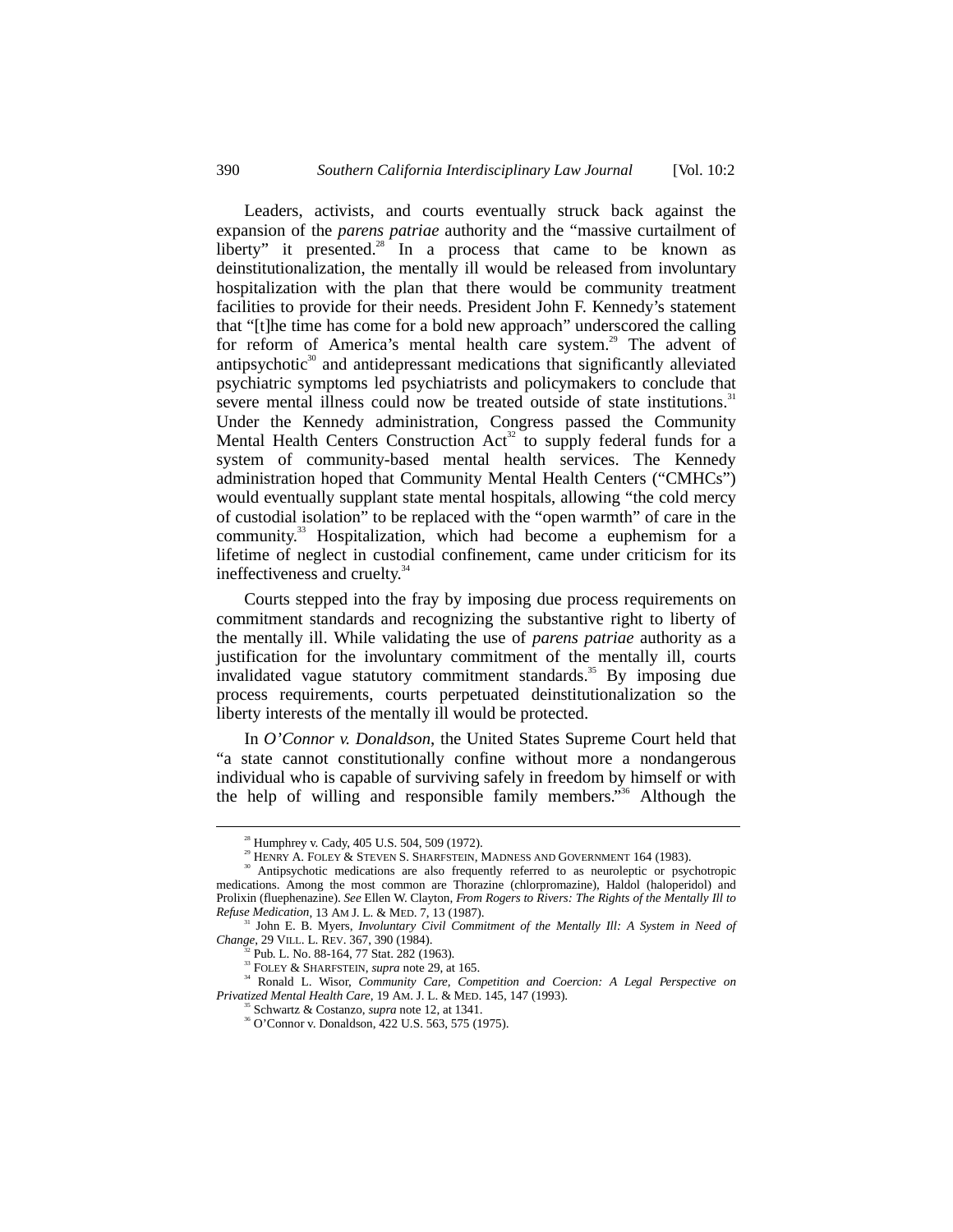*O'Connor* Court did not address whether involuntary commitment could be justified absent a showing of dangerousness, it made clear that public intolerance, poor living conditions, or the mere presence of mental illness would not constitute such justification.<sup>37</sup>

In *Lessard v. Schmidt*, a decision that radically altered the landscape of mental health law, a federal district court went on to explicitly require proof that an individual is both mentally ill and dangerous in order to be involuntarily detained.*<sup>38</sup>* Other courts made it clear that state detention of the mentally ill under the police power could only be accomplished with a detailed demonstration of dangerousness.<sup>39</sup>

The Ninth Circuit, in *Doe v. Gallinot,* also required a showing of dangerousness for the involuntary detainment of the mentally ill.<sup>40</sup> The current "grave disability" criterion embedded in California's commitment statute, which allows for the involuntary commitment of an individual who is unable to provide for his or her needs for food, clothing, or shelter, is in fact a dangerousness standard. $41$  In these cases, the threat of harm is the inability to care for oneself.

As a result of the stricter standards for civil commitment and procedural safeguards mentioned above, the population of involuntarily committed persons in mental hospitals naturally declined.<sup>42</sup> The advent of antipsychotic and antidepressant medications also spurned the evacuation of mental hospitals and led to a new approach to mental health care.<sup>43</sup> With the discovery of thorazine and lithium for the alleviation of schizophrenia, and antidepressants for the treatment of bipolar disorder, leading psychiatrists believed that mental illness could be adequately treated outside the hospital.<sup>44</sup> Antipsychotic medications are effective in treating dramatic symptoms such as auditory hallucinations, suspicious delusions, and disorganized thoughts.<sup>45</sup> Leading psychiatrists believe that the administration of psychotropic medication is central to the treatment of the mentally  $ill.46$ 

With this shift in the accepted paradigm of treatment, the development of due process rights for the mentally ill, and acts of leaders like John F. Kennedy, deinstitutionalization was well on its way. Deinstitutionalization

 <sup>37</sup> *Id.* at 575.

<sup>38 349</sup> F. Supp. 1078 (E.D. Wis. 1972).

Schwartz & Costanzo, *supra* note 12, at 1342 n.53.

<sup>40 657</sup> F.2d 1017 (9th Cir. 1981).

<sup>&</sup>lt;sup>41</sup> CAL. WELF. & INST. CODE § 5008(h) (Deering 2001). <sup>42</sup> Wisor, *supra* note 34, at 148.

<sup>43</sup> *Id.*

<sup>44</sup> *Id.*

 $^{45}$  LPS REFORM, *supra* note 11, at 71.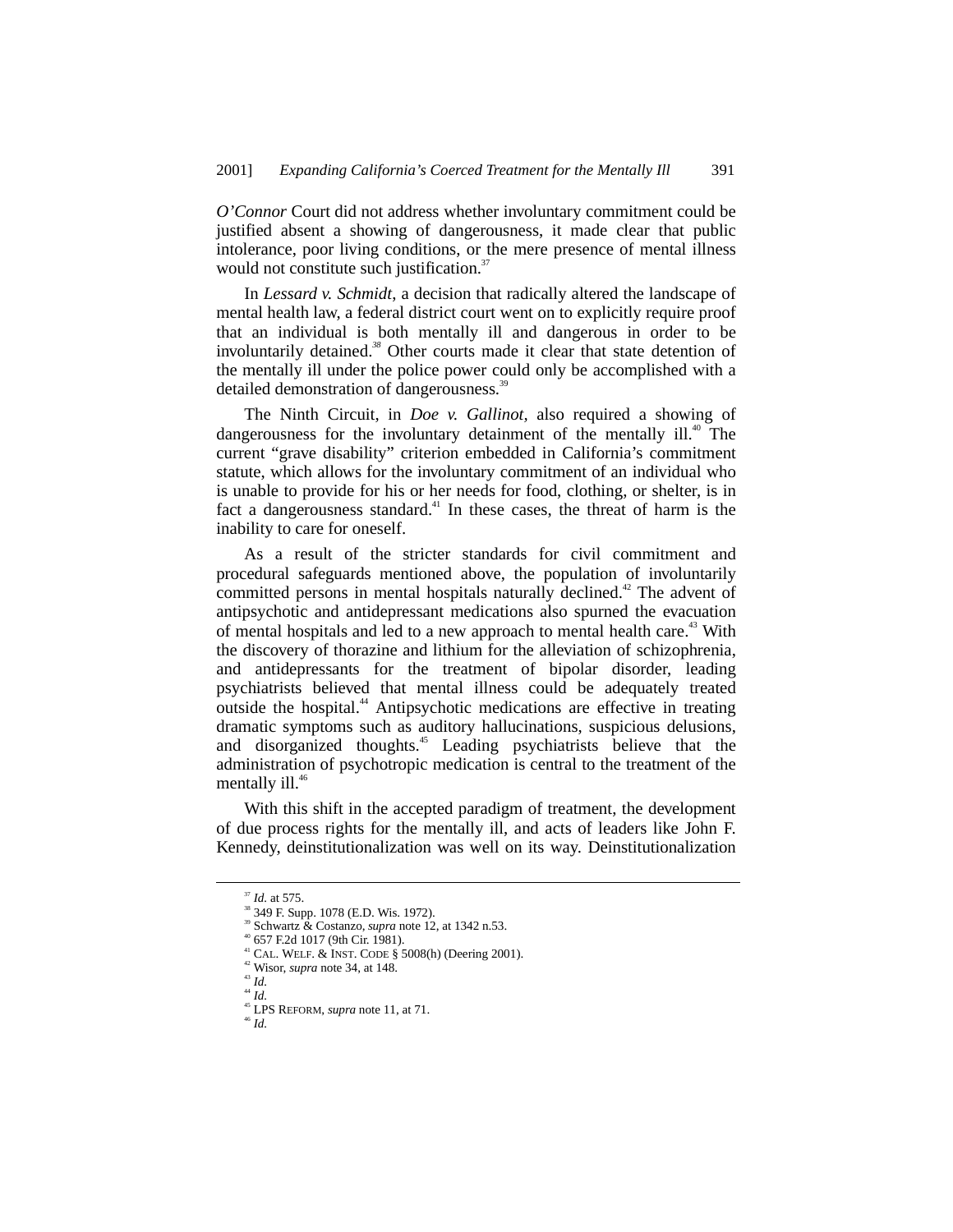succeeded in removing the mentally ill from mental hospitals. Between 1955 and 1996, state mental hospital populations fell from over 550,000 to 59,000.47

## III. TRANSINSTITUTIONALIZATION: MENTALLY ILL ON THE STREETS AND IN PRISONS

While the population of state mental institutions plummeted, the population of mentally ill homeless on the streets and in prison increased dramatically. In a process that some in the psychiatric field have called "transinstitutionalization,"<sup>48</sup> the mentally ill have suffered from poverty and criminalization.49 Deinstitutionalization's promise of "open warmth" and care in the community has rung hollow in the ears of the massive population of mentally ill people on the street and in prison. Frequently, procedural and substantive safeguards that restrict involuntary treatment are cited as the reason for deinstitutionalization's failure and the sorry plight of many with "nowhere to go."<sup>50</sup> Dissenters argue that the problem lies in deinstitutionalization's failure to provide viable mental health facilities in the community. $51$ 

Transinstitutionalization is the process by which the mentally ill population has moved from hospital facilities to prison facilities. There are over 830,000 mentally ill people in the criminal justice system either in jail, on probation, or on parole.<sup>52</sup> Joseph Glazer, president of the Mental Health Association in New York, pointed to the lack of available community mental health services as a major cause of this problem.<sup>53</sup> The National Institute of Mental Health has evaluated the CMHC programs and has discovered that patients being released from state psychiatric hospitals were not, with only occasional exceptions, receiving aftercare from the CMHCs.<sup>54</sup> Glazer stated that "the vast majority of people who encounter the

<sup>&</sup>lt;sup>47</sup> Meier, *supra* note 27, at A16.<br><sup>48</sup> *The O'Reilly Factor: What Should Be Done with the Mentally Ill* (Fox News Network broadcast, Aug. 13, 1999) (transcript on file with Lexis-Nexis) [hereinafter *O'Reilly Factor*].

The mentally ill homeless, like the homeless in general, face unsympathetic laws that make being homeless a crime. In spite of the homeless' inability to simply find any other place to live, the Supreme Court has unsympathetically refused to apply Eight Amendment standards to antihomeless laws which make being without shelter a status crime. Pottinger v. City of Miami, 810 F. Supp. 1551 (S.D. Fla. 1992); Johnson v. City of Dallas, 61 F.3d 442 (5th Cir. 1995); City of Milwaukee v. Nelson,

E. FULLER TORREY, NOWHERE TO GO: THE TRAGIC ODYSSEY OF THE HOMELESS MENTALLY ILL 29–34 (1988). *See generally* RAEL J. ISAAC & VIRGINIA C. ARMAT, MADNESS IN THE STREETS: HOW PSYCHIATRY AND THE LAW ABANDONED THE MENTALLY ILL (1990). <sup>51</sup> *O'Reilly Factor*, *supra* note 48.

 $\overline{\phantom{a}}^{52}$  *Id.* 

<sup>53</sup> *Id.*

<sup>&</sup>lt;sup>54</sup> E. Fuller Torrey, *Let's Stop Being Nutty About the Mentally Ill*, MANHATTAN INST. CITY J., Summer 1997, at 5.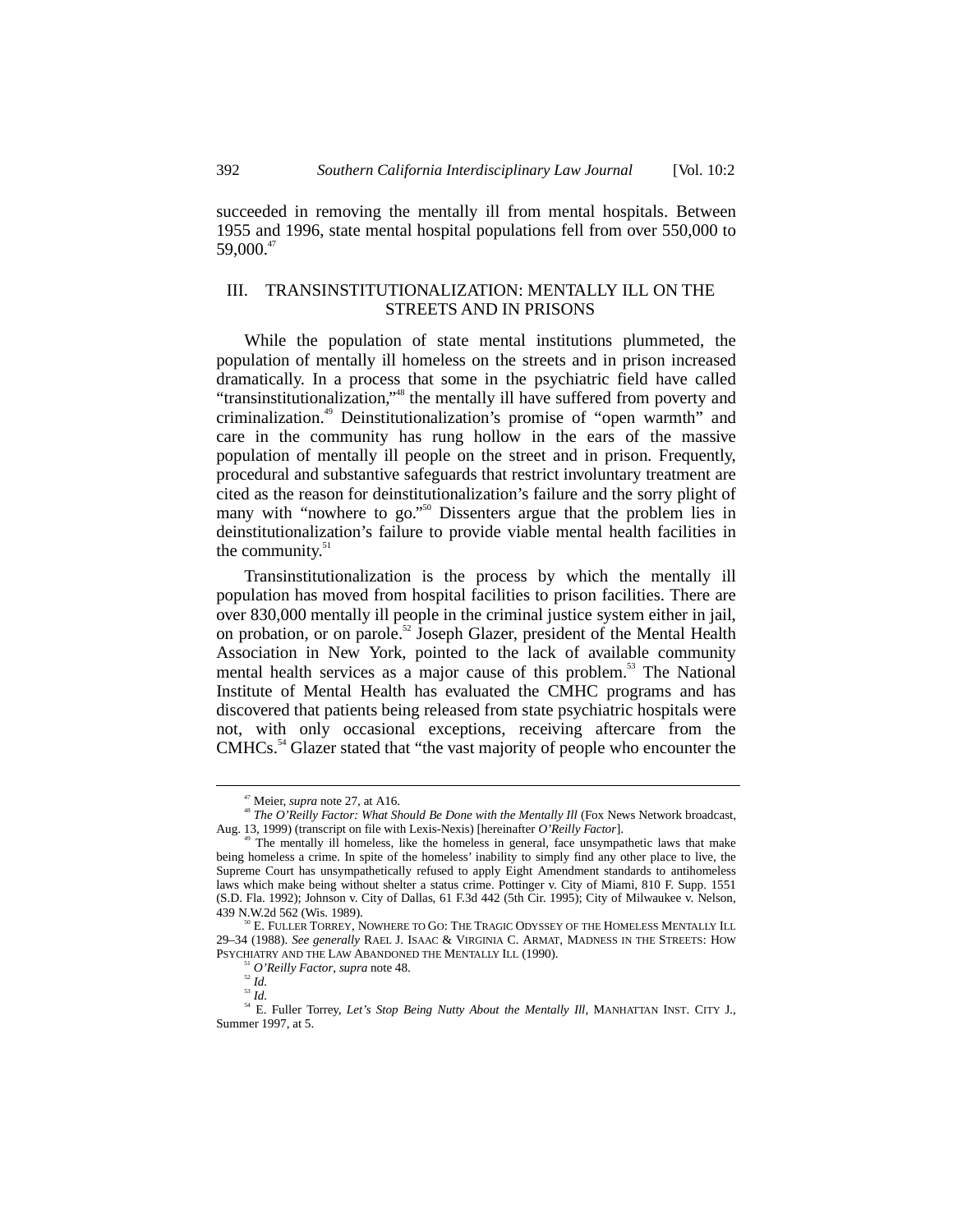criminal-justice system for mental health reasons don't belong there, can be treated, should be someplace else, but our system fails to have the capacity to move people who shouldn't be in the criminal-justice system out of it."<sup>55</sup> That a major portion of the mentally ill population has been put in prison instead of into treatment has been pointed to as a major failure of deinstitutionalization.

Deinstitutionalization also has been haled as a great failure because of the number of mentally ill who are homeless. Studies estimate that between thirty and forty percent of those living on the streets suffer from mental illness.<sup>56</sup> On the streets, the mentally ill do not receive the treatment they need. They suffer from the same problems that are endemic to the homeless in general such as criminalization, victimization, and poverty, which are exacerbated by their diminished ability to cope with and understand their situation. With no place to live and no place to go, the plight of the mentally ill homeless is a great tragedy.

E. Fuller Torrey, noted psychiatrist and head of the National Alliance for the Mentally Ill, has called deinstitutionalization a social experiment "undertaken upon remarkably little data and a multitude of flawed assumptions."<sup>57</sup> Where the involuntarily committed at least have access to food, shelter, and medication, many question the wisdom of deinstitutionalization and the rights based crusade for due process rights. Torrey discusses the failure of deinstitutionalization:

Many who are deinstitutionalized, however, are worse off than if they had remained in the hospital. They can be found talking to themselves in public streets and parks, living in cardboard boxes or subway tunnels beneath the city in the middle of winter, or escaping the cold in public libraries. Hundreds of thousands of the deinstitutionalized mentally ill have died prematurely from accidents, suicide, or untreated illnesses. All too frequently, the consequences of this failed social experiment have been tragic and fatal.<sup>5</sup>

If the number of mentally ill people on the streets and in jail is a measure of the success of deinstituionalization, then no one will disagree that it has been a complete failure.

<sup>55</sup> *O'Reilly Factor*, *supra* note 48. 56 Wisor, *supra* note 34, at 151.

 $\frac{57}{58}$  Torrey, *supra* note 54, at 5.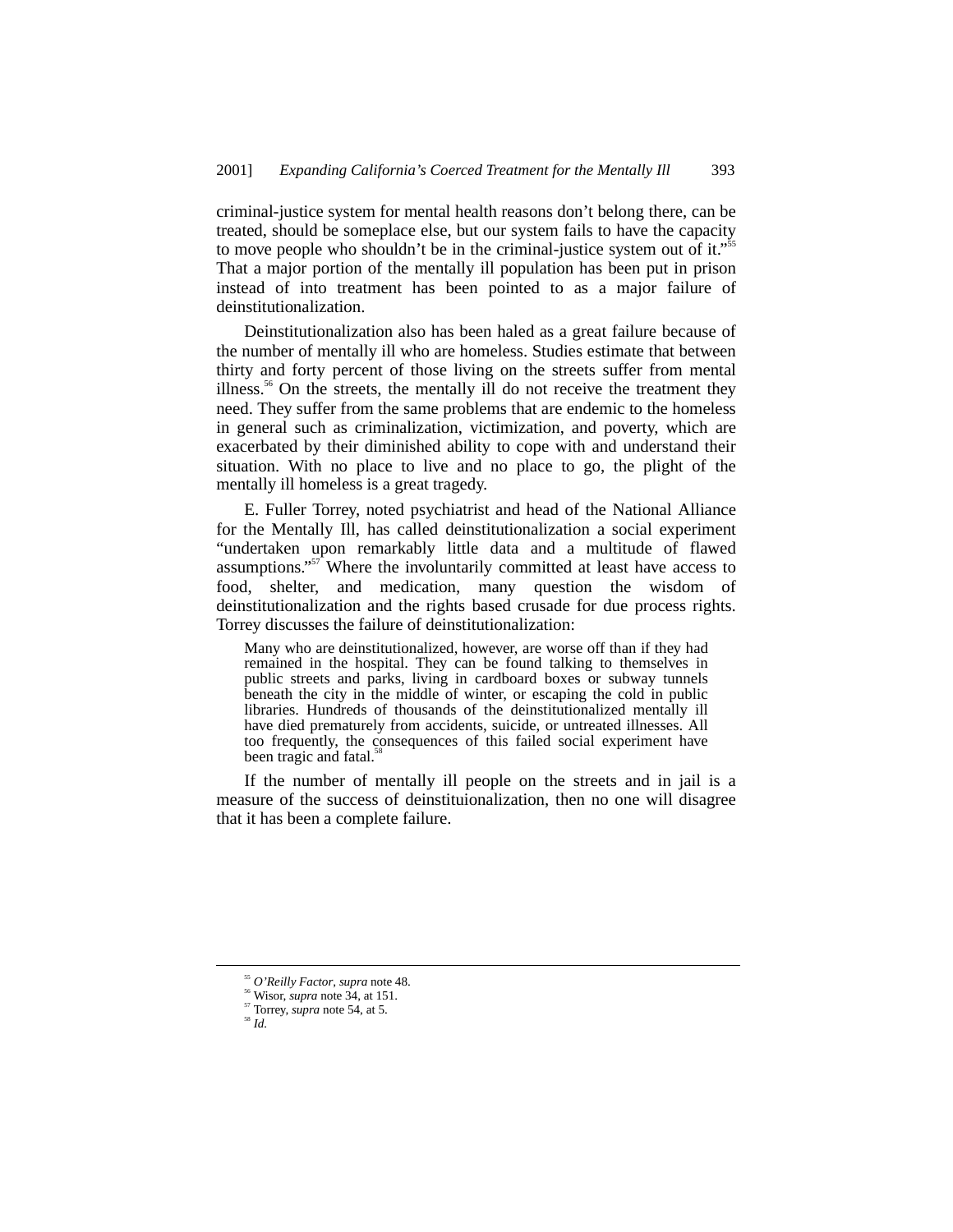#### IV. THE CALL FOR REFORM

#### A. EARLY INTERVENTION WITH MEDICINAL TREATMENT

In light of deinstitutionalization's failure to provide community health alternatives for the mentally ill, there has been a call for reform from practitioners and family members of the mentally ill.<sup>59</sup> These reformers believe that the prevalence of the mentally ill on the street and in prisons requires a change in California's commitment law as it is embodied in the LPS. In their view, California's commitment procedure is "one of the most adversarial, costly and difficult to administer involuntary treatment systems in the United States."<sup>60</sup> These reformers argue that the procedural and substantive safeguards of the LPS Act do not take into consideration that mental illness is a physical disorder of the brain which, if not treated, will lead to irreversible deterioration.<sup>61</sup> Patients must receive psychotropic medication during early stages of the disorder in order to prevent the costs of this deterioration.<sup>62</sup> Furthermore, since the very nature of mental illness causes the mentally ill to have an aversion to taking medication, these reformers believe that the government's power to coerce treatment must be expanded.<sup>63</sup> Early intervention must be allowed to force the mentally ill to take their medication before the destructive effects of mental illness takes its toll on the person's life personally, socially, and medically.

LPS reformers argue that mental illness is a physical disorder of the brain that can be mitigated if treated early with medication.<sup>64</sup> Early intervention with medicinal treatment theoretically prevents intervention with medicinal treatment theoretically prevents decompensation and the maladaptive behavior that deteriorates social and personal aspects of a mentally ill person's life. Those who are in favor of more expansive commitment standards that allow for easier coerced treatment, such as those proposed in A.B. 1800, point to studies that utilize magnetic resonance imaging ("MRI") and positron emission tomography

 <sup>59</sup> LPS REFORM, *supra* note 11, at 2.

In 1995, the leadership of two organizations, the Los Angeles County Affiliates of the National Alliance for the Mentally Ill ("NAMI") and the Southern California Psychiatric society, agreed to put together a task force to explore a growing awareness of the difficulty to convey needed treatment with any consistency to people so impaired by mental illness that they required involuntary help. The group was first known as the 'LPS Task Force' and later as the 'LPS Reform Task Force.' … Some came from the point of view of having tried unsuccessfully to get treatment for a family member; others from the frustration of having tried unsuccessfully to provide such treatment.

*Id.*

<sup>60</sup> *Id.* at 1.

 $\int_{62}^{61}$  *Id.* at 5.

<sup>63</sup> *Id.* at 10. <sup>64</sup> *Id.*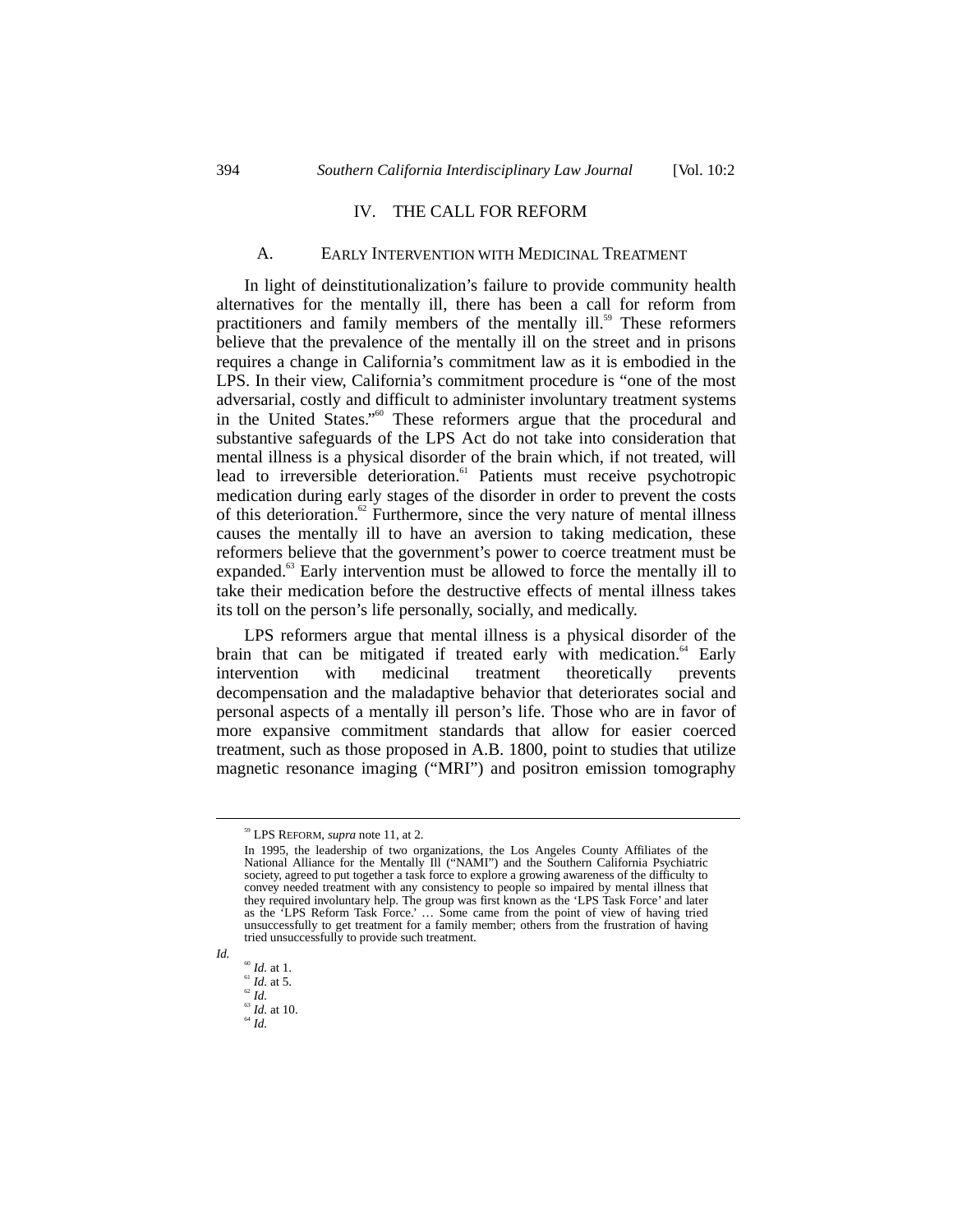("PET") scans.<sup>65</sup> These reformers argue that these studies prove that incapacitating mental disorders such as schizophrenia and manic-depressive illness are caused by chemical processes in the brain.<sup>66</sup> They further argue that since the symptoms of these patients' illnesses can be mitigated with medication, mental illness is a chemical process of the mind which need only be counteracted with the proper chemical antidote. $67$  Because of this chemical nature of mental illness, LPS reformers essentially believe that social and personal counseling, as well as the volition of the patient, are priorities subordinate to quick and brash medicinal intervention.

Proponents of coerced treatment believe that an aggravating factor endemic to mental illness that calls for more expansive commitment standards is that the mentally ill do not have an insight into their disorder. Proponents of coerced treatment point to studies that confirm that approximately half of all individuals diagnosed with schizophrenia and manic-depressive disorder have significantly impaired insight into their condition.<sup>68</sup> They argue that in practical terms this means that approximately half of those who suffer from schizophrenia and manicdepressive disorder will not seek treatment voluntarily regardless of the conditions of the treatment facilities. Based on these facts proponents of involuntary commitment denounce liberty-protecting provisions of commitment statutes.<sup>69</sup> Torrey stated that "since lawyers working for the American Civil Liberties Union and the Bazelon Center in Washington, D.C., have changed state laws to make it exceedingly difficult to treat the mentally ill involuntarily, roughly half of these individuals are untreated at any given time. They constitute most of the mentally ill population who are homeless or in jail, and who commit acts of violence."<sup>70</sup> Because the mentally ill do not realize the harm that their illness can cause, proponents of expanding coerced treatment such as Torrey argue that the government must force treatment on the mentally  $ill$ .<sup>71</sup>

Proponents of LPS reform argue that early intervention is required to minimize the potential damage caused by mental disorders. Once the disease has progressed, a period of rehabilitation, both social and vocational, may have to be completed to achieve the maximum recovery. Because of new medications, people with mental illness experience fewer symptoms and fewer side effects. But if early intervention could be accomplished "the next generation of people with mental illness may need

<sup>70</sup> *Id.*

<sup>&</sup>lt;sup>65</sup> Torrey, *supra* note 54, at 5.<br><sup>66</sup> *Id.* 

<sup>67</sup> *Id.*

<sup>&</sup>lt;sup>68</sup> LPS REFORM, *supra* note 11, at 7.<br><sup>69</sup> Torrey, *supra* note 54, at 5.

 $\overline{u}$  *Id.*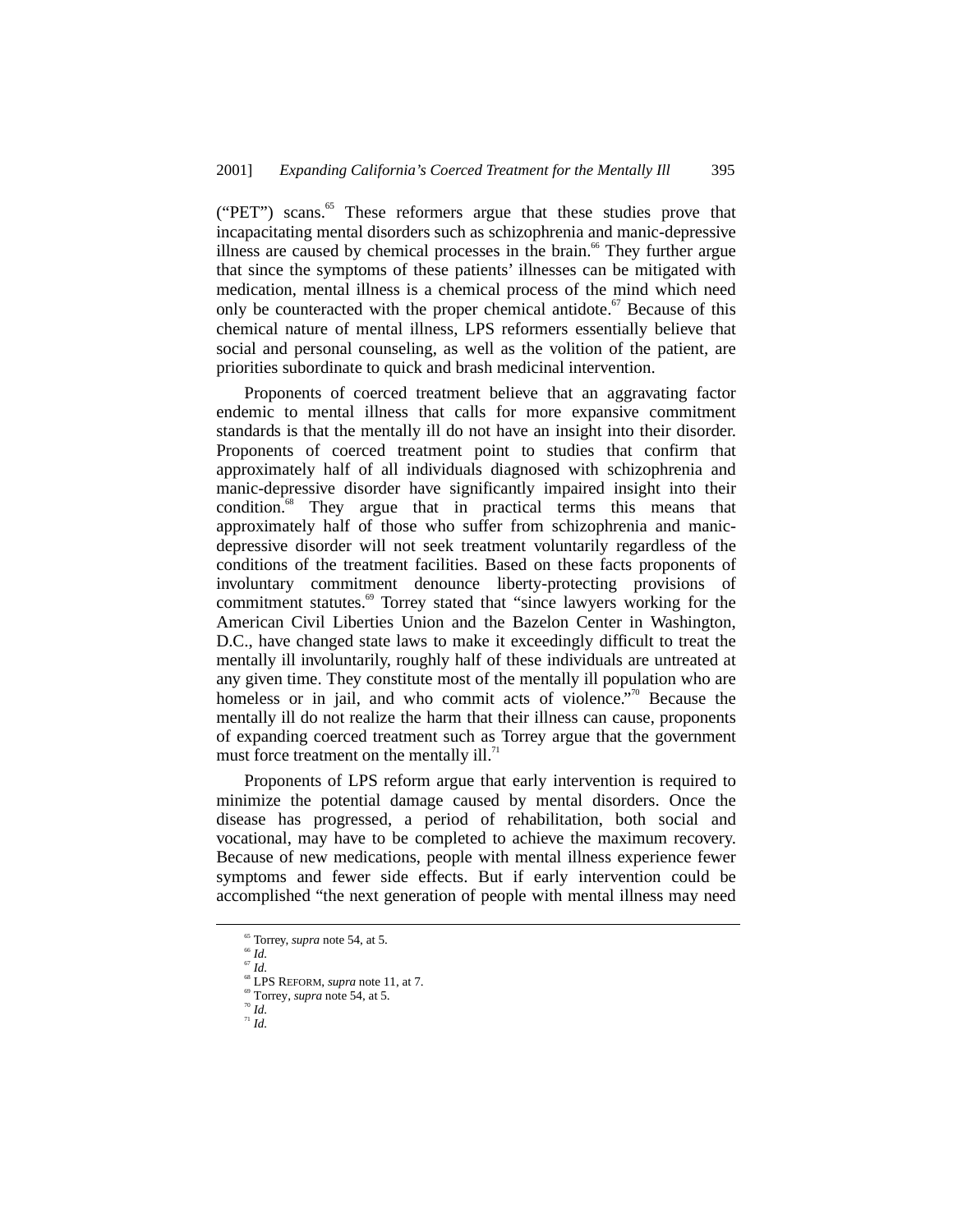to recover only from the illness and not both from the illness and the effects of the illness on their life circumstances." 72

In support of their position that coerced treatment has beneficial results, LPS reformers cite to a Harbor-U.C.L.A. Medical Center ("Harbor") study.<sup>73</sup> This study shows that those mentally ill who were not released after a probable cause hearing fared much better in terms of relapses.<sup>74</sup> This large study in the Los Angeles area focused on detained mentally ill persons for which probable cause was found. The Harbor study included 250 admissions to the hospital's acute care settings.<sup>75</sup> After one year of observation, treatment outcomes were compared between those for whom probable cause had been found and those for whom it was not.<sup>76</sup> The patients who were detained for a longer period of time were more likely to enter outpatient treatment after release than the patients who were released early.<sup>77</sup> Additionally, patients for whom probable cause was found suffered lower recidivism rates.<sup>78</sup>

LPS reformers believe that the criteria for involuntary treatment embodied in LPS must be updated to "provide for treatment before tragic social and medical detriments occur."<sup>79</sup> In order to effect such a goal the reformers propose the following as the criteria for involuntary treatment:

Because of a mental illness, the individual is either a passive or an active danger to self or others; or gravely disabled which means that the person is unable to provide for his/her basic needs (e.g., food, clothing, shelter, health or safety), or to take advantage of such resources when they are provided; or has recently substantially deteriorated from a former level of functioning, or is likely to substantially deteriorate if not provided with timely treatment and the person is unable to appreciate, or understand, or lacks *consistent* judgment to make informed decisions about his/her need for treatment, care or community living structure.<sup>80</sup>

According to the LPS reformers, this criterion for detainment will allow the government to intervene for those who lack the ability to evaluate the benefits of treatment.<sup>81</sup> It is the LPS reformers' view that current commitment law does not take into consideration the mentally ill's lack of capacity to make informed decisions. They argue that the mentally ill suffer

 $\frac{81}{10}$  *Id.* at 10.

<sup>&</sup>lt;sup>72</sup> LPS REFORM, *supra* note 11, at 1.<br><sup>73</sup> David S. Stone, *Hollywood on the Screen and on the Streets: The Cuckoo's Nest of LPS*, 31 LOY.<br>L.A. REV. 983–93 (1998).

LPS REFORM, *supra* note 11, at 43.

<sup>75</sup> *Id.*

 $\int_{77}^{76}$  *Id.* at 43–44.

<sup>78</sup> *Id.* <sup>79</sup> *Id.* at 9.

<sup>80</sup> *Id.*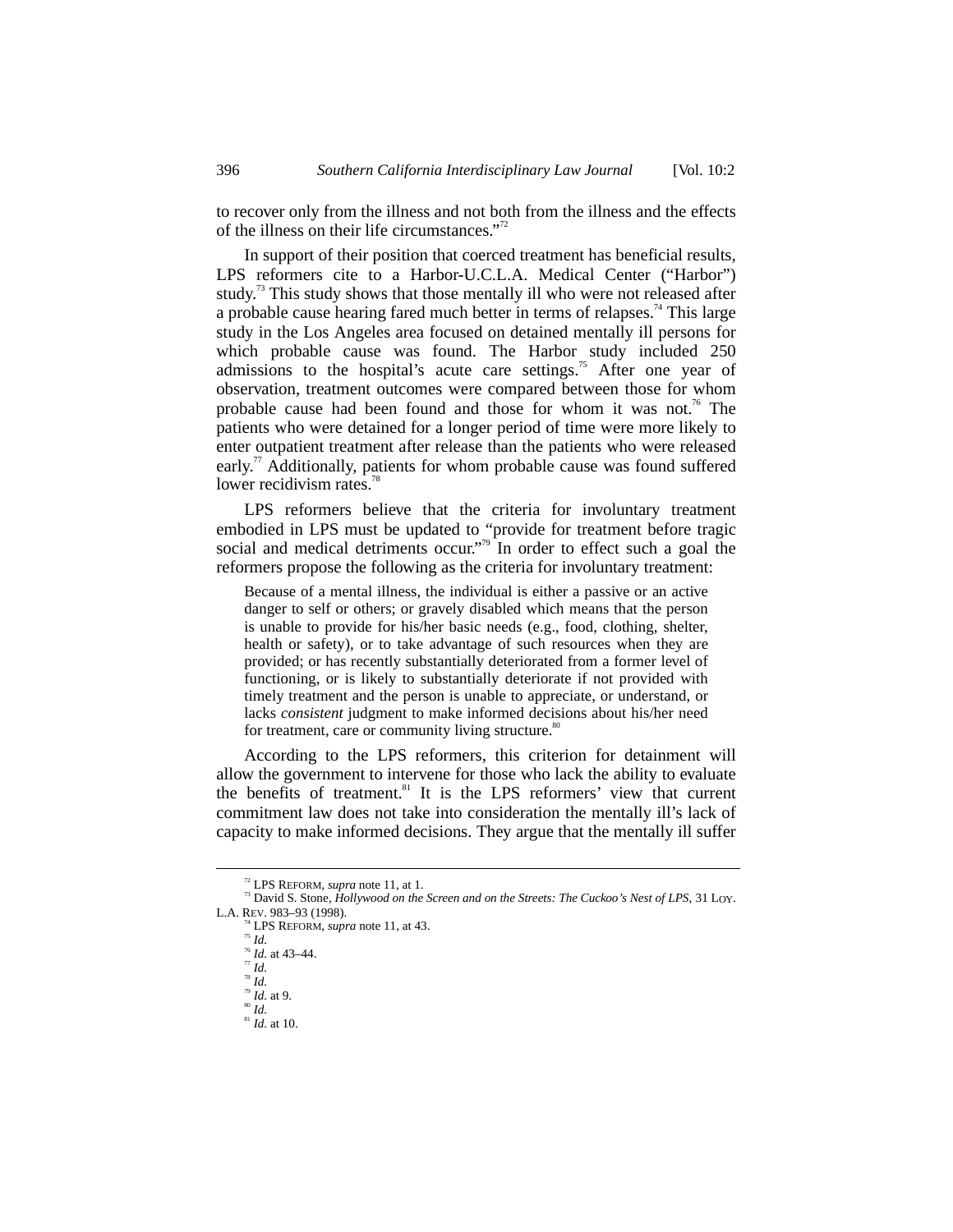from physical disorders of the brain which deprive them of their judgement. $82$ <sup>2</sup> The conclusion they draw is that the government must allow physicians to administer medication when, in their professional opinion, the mentally ill may be harmed.<sup>83</sup>

# B. THE L.P.S. REFORMERS' COMMITMENT CRITERION DOES NOT MEET THEIR STATED GOALS AND IS UNCONSTITUTIONAL

While the reformers' revised formulation of California's commitment standard allows the government greater ease in detaining more of the mentally ill, one must question its effectiveness in achieving the reformers' stated goal. The reformers stated goal is to force the mentally ill to take their medication before it is "too late." Insofar as the proposed criterion allows for detainment of those who by reason of mental illness cannot utilize basic needs when they are provided, the proposed criterion does allow for early intervention. However, the criterion is grossly overbroad. The proposed criterion allows for the generalized expansion of detainment for the mentally ill but only incidentally allows for early intervention.

This revised criterion is also much broader than the "dangerousness" standard. The current standard for involuntary commitment is that an individual, as a result of a mental disorder, is either a danger to himself or others, or is "gravely disabled," which is defined as unable to provide for food, clothing, or shelter.<sup>84</sup> LPS, in its current form, allows for involuntary detainment only when it is required to prevent imminent harm. The reformers' proposed criterion focuses on imposing treatment when in a physician's view treatment would be to the patient's benefit and mental illness compromises the patient's ability to consent. By expanding the criterion for commitment from "dangerousness" to "risk of substantial deterioration," many more mentally ill can be detained.

If the main goal of the reformers is to provide treatment without unduly impeding on the constitutional rights of the mentally ill, then the above criterion seems poorly crafted. According to the United States Supreme Court in *O'Connor v. Donaldson*, one cannot involuntarily detain without more "a nondangerous individual who is capable of surviving safely in freedom."<sup>85</sup> And in *Lessard v. Schmidt*, the federal district court explicitly required proof that an individual is both mentally ill and dangerous in order to be involuntarily detained.<sup>86</sup> The reformers' criterion ignores these constitutional mandates. The criterion allows for the mentally ill to be

 <sup>82</sup> *Id.*

<sup>83</sup> *Id.*

 $84$  CAL. WELF. & INST. CODE § 5008(h) (Deering 2001).

<sup>&</sup>lt;sup>85</sup> 422 U.S. 563, 576 (1975).

<sup>86 349</sup> F. Supp. at 1093.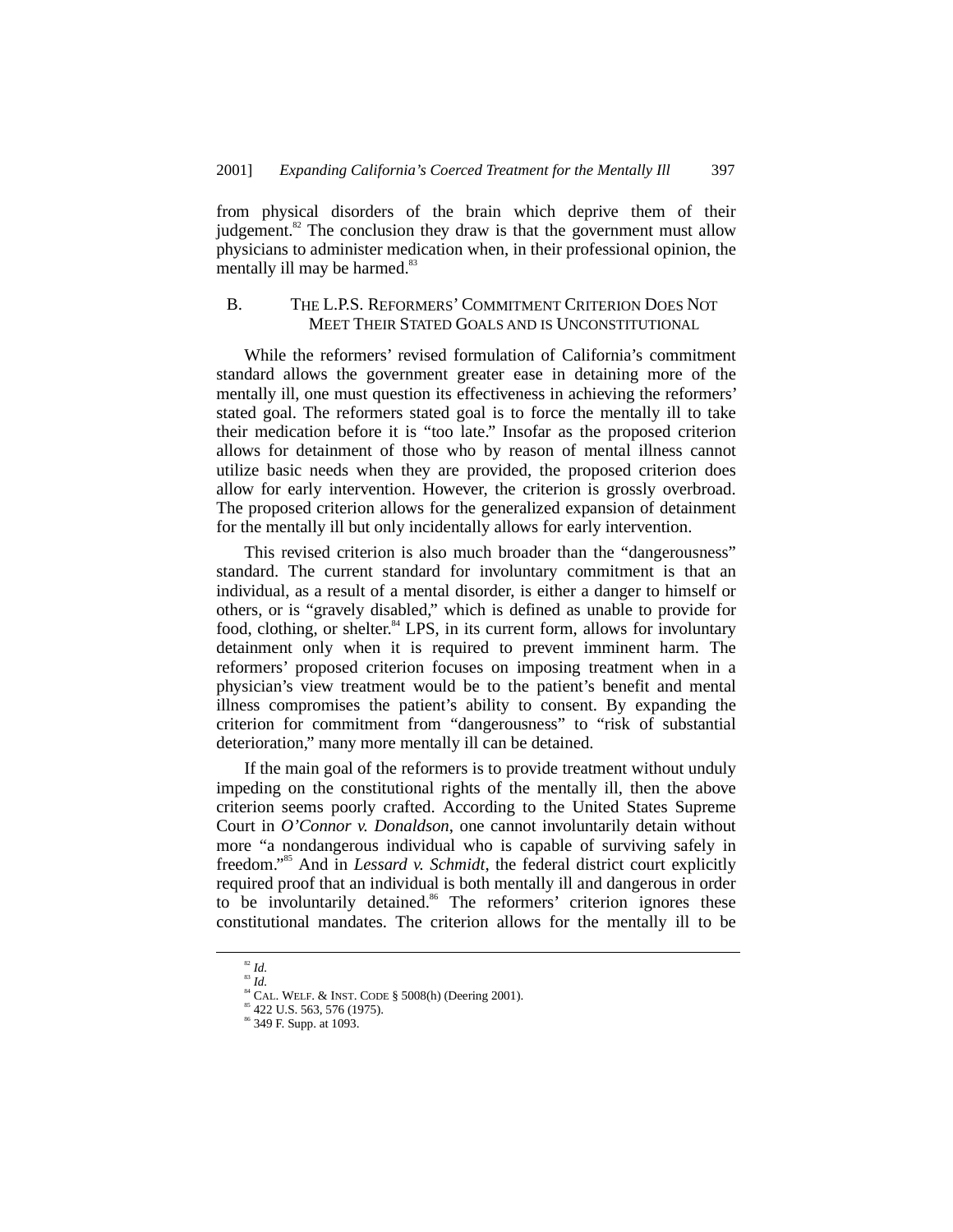deprived of their freedom when they are capable of surviving in freedom. Although the *parens patriae* authority "explicitly [is] not an expression of any duty to promote the health of, or provide treatment to, disabled persons," the LPS reformers seek to expand the government's commitment power primarily to promote the health of the mentally ill. $\frac{87}{11}$  In so far as it provides for detainment with the mere showing of potential dangerousness, it runs afoul of the liberty interest of the mentally ill.

One who cannot provide for food, clothing or shelter by reason of mental illness is clearly a danger to herself. While the reformers may argue that allowing for the commitment of the mentally ill when they present a "passive danger" to themselves is simply another expression of constitutional doctrine, they do not recognize their departure from acceptable constitutional standards. Furthermore, one wonders if the reformers have given up on the wisdom of deinstitutionalization. In selecting a hospital-based approach to the problem of the mentally ill, the reformers' criterion is a departure from deinstitutionalization's mandate for a voluntary treatment system. By reestablishing hospitalization as the approach to the problem of the mentally ill, instead of voluntary care, the reformers seek to return to the very paradigm which was denounced as flawed during deinstitutionalization.

## C. A.B. 1800'S COMMITMENT CRITERION IS ALSO UNCONSTITUTIONAL

California Assemblywoman Helen Thomson, like the LPS Reformers, also seeks to expand involuntary treatment for the mentally ill. Her standard, just like that of the LPS Reformers, allows for the generalized detainment of the mentally ill whether or not their disease is in its early stages. By making a previous history of mental illness a predicate to involuntary hospitalization, Helen Thomson's proposal, A.B. 1800,<sup>88</sup> mainly will apply to those mentally ill with progressed disorders. While Thomson's proposal does not mandate early medicinal intervention, it is still an unconstitutional infringement on the rights of the mentally ill. The fact that her plan provides for outpatient treatment is another unconstitutional impingement.<sup>89</sup> Both A.B. 1800 and the LPS Reformers' provisions are unjustified curtailments of liberty.

A.B. 1800 proposes an amendment to the definition of "gravely disabled" within the meaning of the LPS statute. Helen Thomson's bill

 <sup>87</sup> Schwartz & Costanzo, *supra* note 12, at 1340.

<sup>89</sup> A.B. 1800 creates a contractual six-month Assisted Outpatient Treatment Program for those who have been certified for involuntary commitment and qualify for treatment on an outpatient basis. *Id.* § 6(b).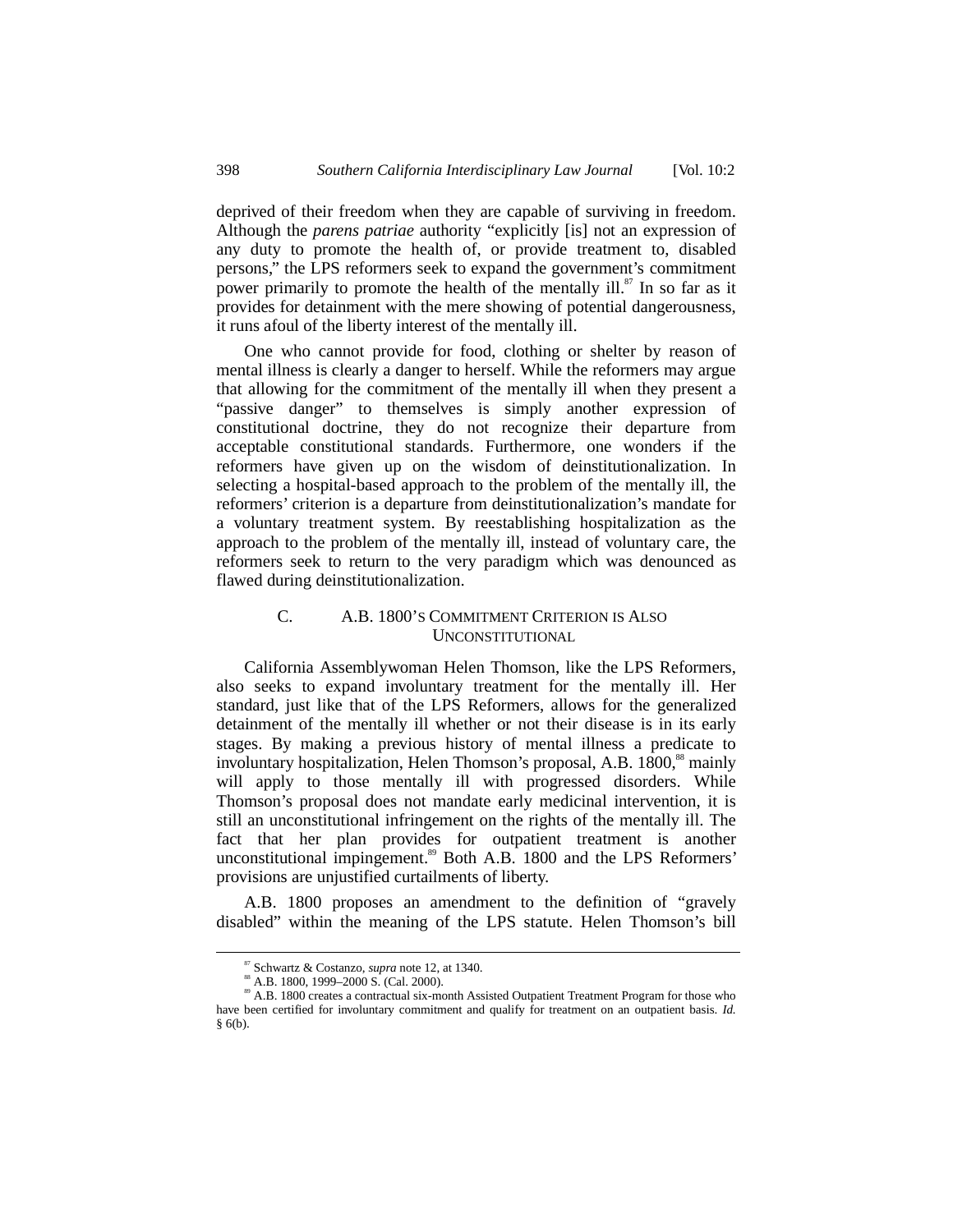allows for detainment if a person "has a prior history of mental illness and again presents clear evidence of a recurrence that poses a serious risk of substantial deterioration that is likely to result in serious harm to the person in the absence of treatment." 90 Like the LPS reformers' revised commitment criterion, Thomson's formulation allows for detainment when there is nothing more than a potential for harm. In this regard, Thomson's bill suffers from the same constitutional ailments as the LPS Reformers' formulation.

Thomson's formulation ignores the mandates of *O'Connor*, *Lessard*, and *Gallinot*<sup>91</sup> which require a showing of dangerousness. The language of the criterion itself is based on risk of likely harm. It seems that Helen Thomson is ignoring the admonitions of the *O'Connor* court that a "State cannot constitutionally confine without more a nondangerous individual who is capable of surviving safely in freedom."<sup>92</sup> If implemented, A.B. 1800 would allow for an unconstitutional curtailment of liberty such that a group of people may be deprived of their rights and confined against their will.

Thomson's revised definition of "gravely disabled" fails to address the issue of early intervention in much the same way that the LPS reformulation fails. Thomson's language of "substantial deterioration" and "clear evidence of recurrence" does not seem to allow for early intervention at all. Even for the LPS reformers, A.B. 1800 does not meet the goals necessary to implement their plan of early intervention with medicinal treatment. By requiring a history of mental illness, A.B. 1800 is not pointed at the goal of stopping mental illness before social and personal deterioration has occurred. Thomson's A.B. 1800 is tailored for the general detention of the mentally ill and represents a hospital-centered approach to mental illness.

#### D. THE FARCE OF OUTPATIENT COMMITMENT

Helen Thomson is promoting her bill by stating that it provides "assisted outpatient treatment for the severely mentally ill."<sup>33</sup> The language of her amendment provides for a community assisted treatment program for qualifying detained persons.<sup>94</sup> This provision for outpatient commitment

<sup>&</sup>lt;sup>90</sup> *Id.* § 2(h)(1)(A).<br><sup>91</sup> Doe v. Gallinot, 657 F.2d 1017 (9th Cir. 1982).<br><sup>92</sup> O'Connor v. Donaldson, 422 U.S. 563, 576 (1975).<br><sup>93</sup> HELEN M. THOMSON, SUMMARY OF A.B. 1800 (2000).<br><sup>94</sup> Persons committed pursuant to Se outpatient treatment programs for 180 days if all of the following conditions exist:

The treating physician thinks that he or she requires continuing treatment and care under supervised conditions to maintain and improve recovery and the person is sufficiently stable to benefit from community placement.

The person agrees to community assisted treatment.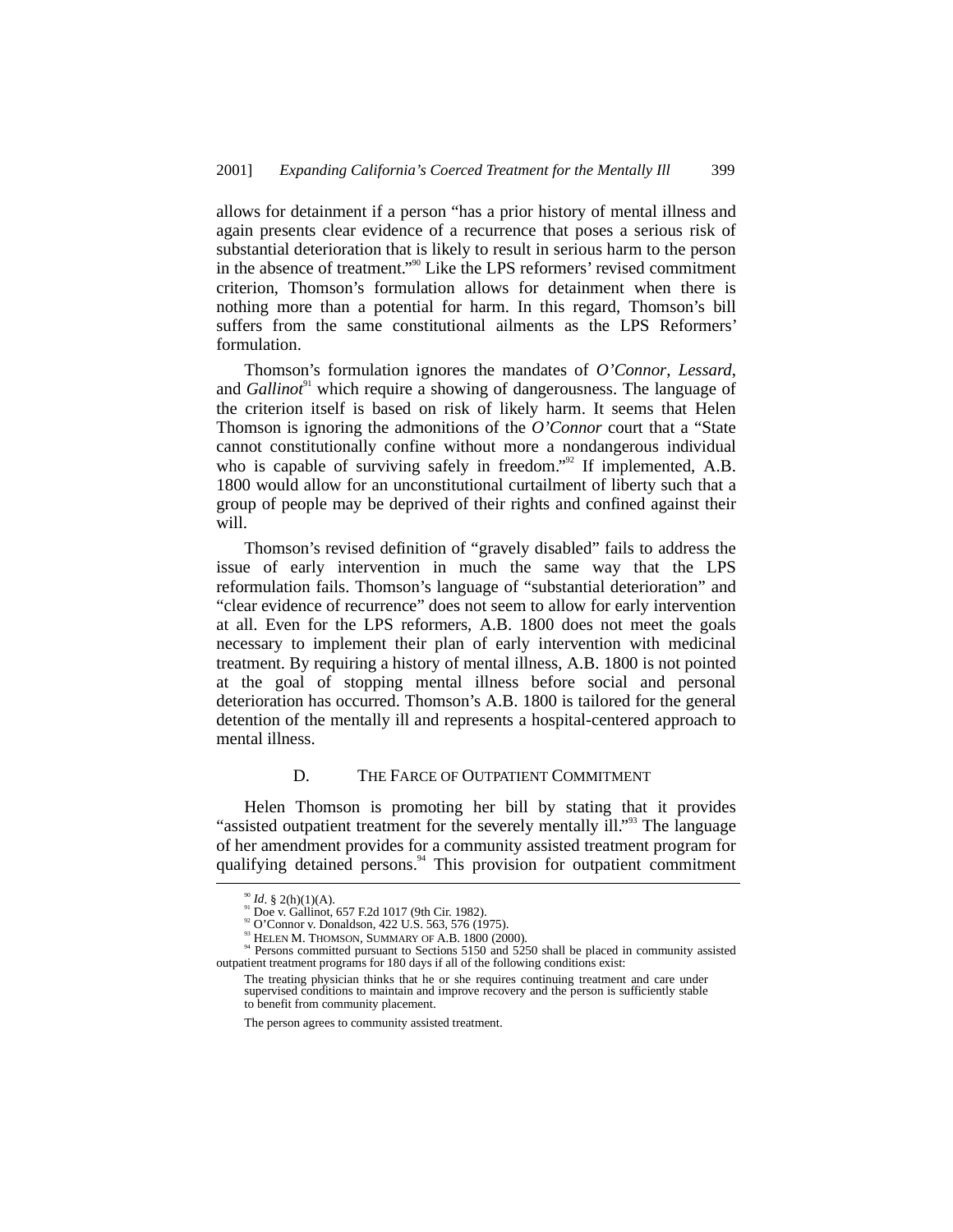appeals to the notion that treatment in a less restrictive environment does not offend the Constitution. The option of outpatient commitment as a less restrictive alternative for the mentally ill has come under harsh criticism for its hollow logic. $95$ 

Outpatient commitment is designed to ensure that treatment is administered to nondangerous persons who can live safely in community settings.<sup>96</sup> Schwartz states, "[outpatient commitment] is therefore not an exercise of governmental power to protect incompetent individuals who pose a serious physical threat to themselves; rather it is an expression of the much enlarged authority which developed over the past century to promote the health or interests of persons considered to be mentally infirmed."<sup>97</sup> This is exactly the expanded exercise of the *parens patriae* authority that the Supreme Court and lower courts have disapproved of.<sup>98</sup>

The fact that Thomson's bill ostensibly allows for outpatient commitment only upon the consent of the detained mentally ill does not cure this constitutional ailment. Those who choose to go into an outpatient program pursuant to Thomson's enactment do so having only the alternative of staying detained in a hospital. This "consent" of the patient makes the nature of the treatment no less coerced.

The LPS Reformers argue for the implementation of a "Community Assisted Treatment" ("CAT") program that is very similar to the one provided for in Thomson's bill. The LPS Reformers' Community Assisted Treatment program allows for the option of discharging a person from a restrictive, expensive inpatient setting to a less restrictive environment without disrupting the person's continuity of treatment and recovery.<sup>99</sup> LPS reformers argue that CAT is less restrictive and more favorable to some patients than today's conservatorship laws.<sup>100</sup> CAT allows the patient to voluntarily agree to participate in a supervised, mutually decided upon,

The person does not present an immediate harm to self or others.

A community assisted treatment program is available and willing to accept the person.

A community treatment plan is prepared by the treating physician and the community treatment program and [*sic*] is agreed to by all parties.

A.B. 1800, §5260.

In the event the patient does not or cannot abide by the terms of the agreed upon community treatment plan, including medication compliance, and the person poses a risk of substantial deterioration, the person may be returned to inpatient treatment for the remaining days of the underlying involuntary treatment certification.

*Id.* § 5261.

<sup>95</sup> *See generally* Schwartz & Costanzo, *supra* note 12. <sup>96</sup> *Id.* at 1346.

 $^{97}$  *Id.* 

<sup>98</sup> *O'Connor*, 422 U.S. at 576; *Gallinot*, 657 F.2d at 1021–22.

<sup>&</sup>lt;sup>99</sup> LPS REFORM, *supra* note 11, at 52.<br><sup>100</sup> *Id*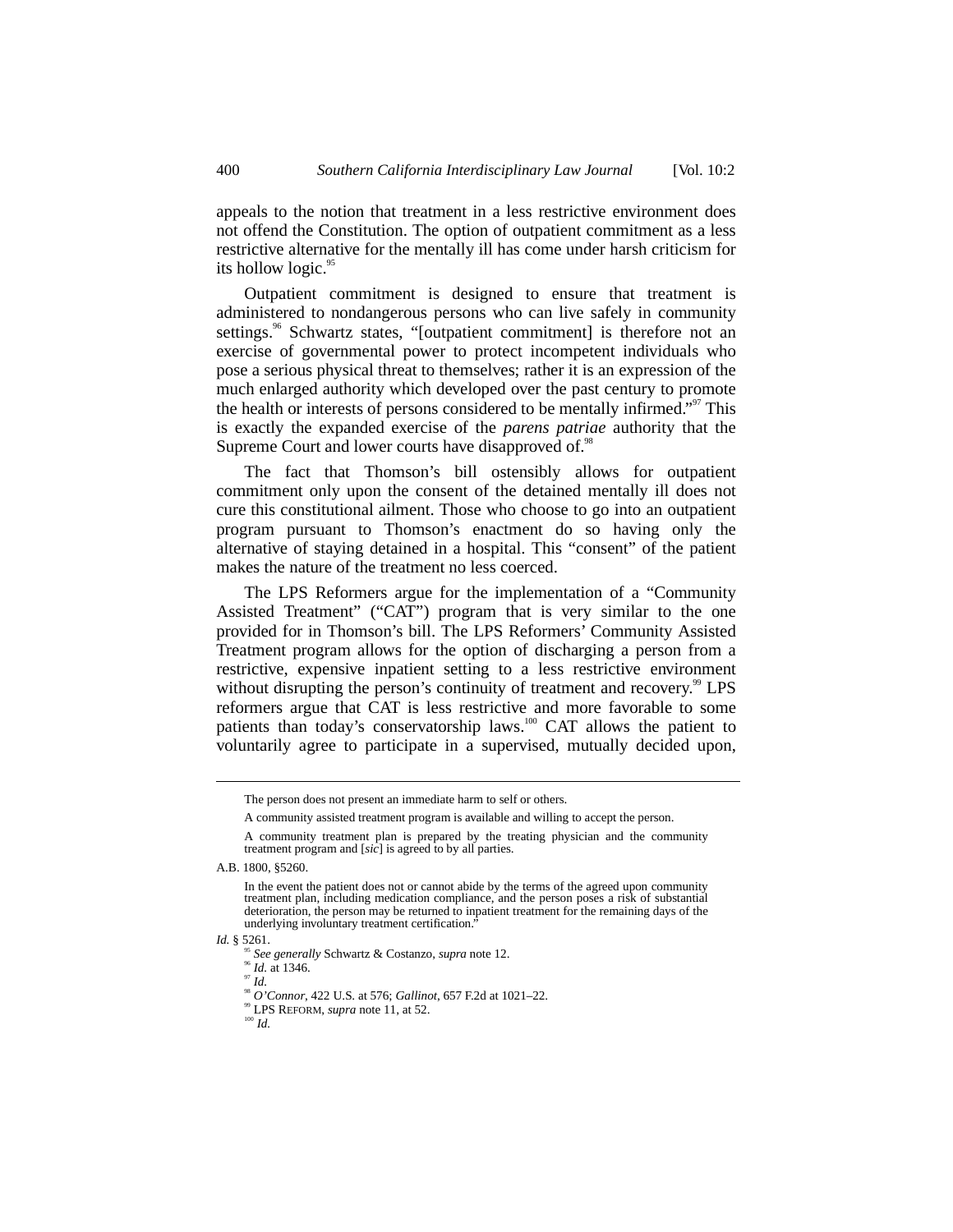community treatment plan in order to provide the services necessary to develop his or her stable recovery.<sup>101</sup> Those in favor of expanding commitment criterion are doing so in part because they say that it would mean putting the mentally ill in less restrictive outpatient programs.

Schwartz and Costanzo discuss how the distortion of the doctrine of the least restrictive alternative has historically led to the unconstitutional commitment of the mentally ill. The doctrine of the least restrictive alternative is an interpretive guideline for evaluating the form and extent of a proposed intrusion on constitutional rights.<sup>102</sup> The Supreme Court revived the doctrine and articulated the principle least drastic means test in *Shelton v. Tucker*. 103 Schwartz and Costanzo discuss how the doctrine has been distorted into a clinical setting analysis. Instead of evaluating the degree to which different treatment alternatives impinged on the liberty of the treated, the doctrine was used to justify involuntary treatment.<sup>104</sup> Properly used, the doctrine is a guideline to evaluate the extent of freedom restricted by state action as measured by physical freedom and the fundamental right to control one's body.<sup>105</sup> Schwartz and Costanzo state, "[i]t was not long before the least drastic means analysis was converted in some jurisdictions to a clinical setting determination; the issue there was no longer the standards or the methods selected as the proper measure of civil commitment, but rather the place where involuntary treatment would occur." 106

Involuntary commitment to community programs works no less intrusion on the fundamental freedom of people labeled as mentally ill. It makes no difference that the patient is confined to an "outpatient" community facility if his or her freedom has been invaded. The Constitution requires a showing of dangerousness to justify the restriction on physical liberty that outpatient commitment presents. Neither Thomson's commitment criterion nor the LPS reformer's provision would be constitutionally upheld even if proponents maintain that less of an invasion on a mentally ill person's liberty is presented by outpatient commitment.

<sup>105</sup> *Id.* at 1356–57.<br><sup>106</sup> *Id.* at 1356.

<sup>&</sup>lt;sup>101</sup> *Id.* at 12.<br><sup>102</sup> Schwartz & Costanzo, *supra* note 12, at 1349.<br><sup>103</sup> 364 U.S. 479 (1960).

<sup>[</sup>E]ven though the governmental purpose be legitimate and substantial, that purpose cannot be pursued by means that broadly stifle fundamental personal liberties when the end can be more narrowly achieved. The breadth of legislative abridgement must be viewed in the light of the less drastic means for achieving the same basic purpose.

*Id.* at 488 (citations omitted). 104 MeV Schwartz & Costanzo, *supra* note 12, at 1356.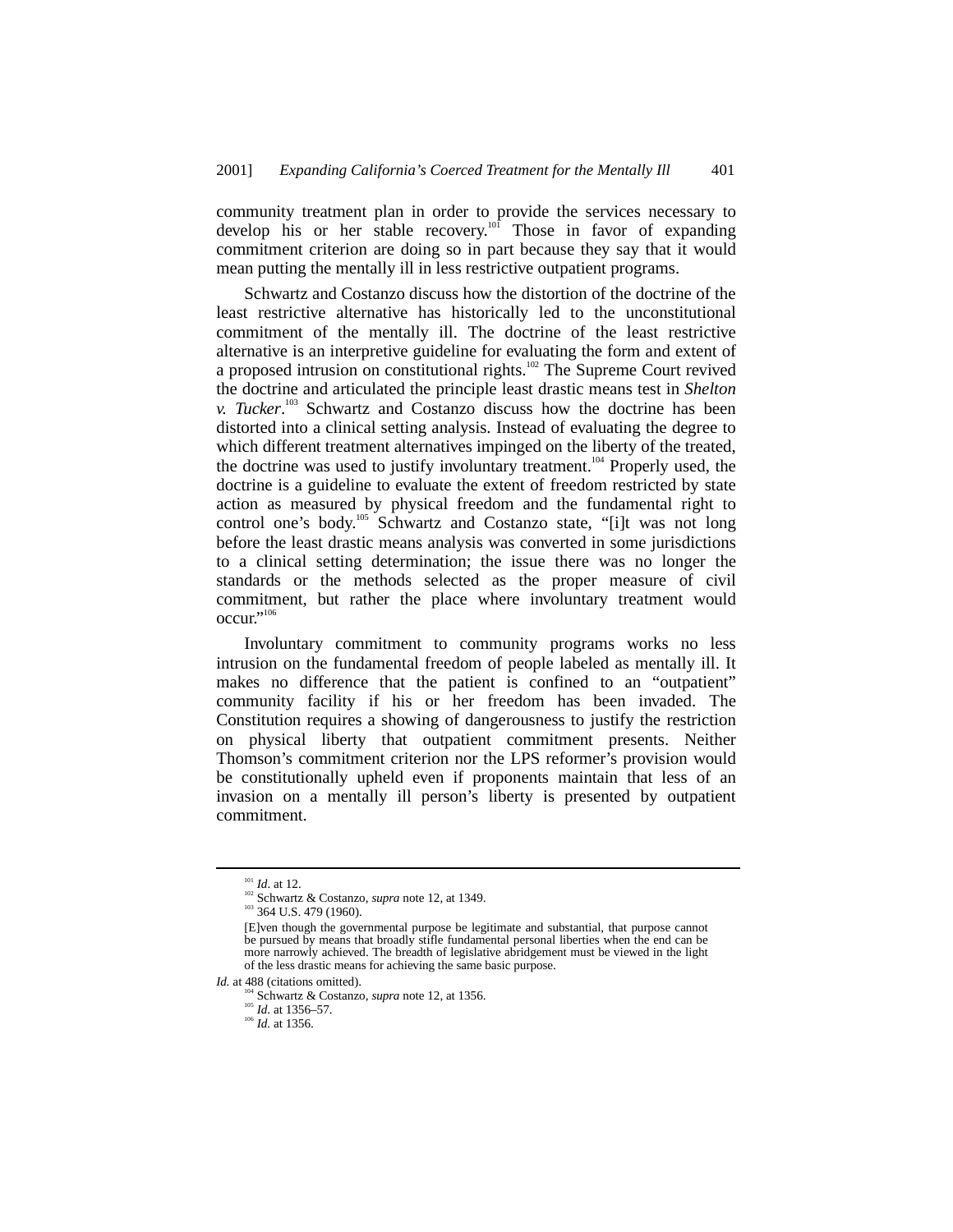In addition to the Constitutional ailments, Thomson's outpatient treatment program, which places mentally ill persons in outpatient programs, does not take into consideration that such services do not currently exist. Without substantially more mental health programs created in the community, the provision for such a contingency within the law will be useless.

It seems that Thomson's provision for outpatient treatment in her bill begs the questions unanswered by deinstitutionalization. Rarely do commentators publish anything other than scathing criticisms about the failure of most states to develop adequate community support services.<sup>107</sup> Comprehensive community care is a myth. In the absence of a meaningful alternative, outpatient commitment is no more than a theoretical possibility. To achieve the beneficial purposes of the model, a comprehensive system of community services is necessary so that appropriate treatment can be provided according to the unique needs of each individual. In order for Thomson's bill to be more than the empty promise of deinstitutionalization, there must be the funding and the initiative to do what thirty years of deinstitutionalization has failed to do.

# V. FOCUS ON COERCED TREATMENT IS SHORTSIGHTED AND DOES NOT TAKE INTO CONSIDERATION A COMPREHENSIVE APPROACH TO TREATMENT

Coerced treatment does not address the pervasive effect a mental disorder has on a mentally ill person's life. Mentally ill persons need long term social and personal counseling and help coping with their diseases so that they may adapt to their mental illnesses and become productive members of society. Proponents of expanding coerced treatment do not consider that commitment standards already permit for coerced treatment when it is necessary. Expanding the commitment criterion to allow for coerced treatment at less severe stages of mental illness is the wrong focus; it does not provide the long-term continuous treatment that is necessary for effective rehabilitation. Furthermore, these proponents do not realize that characterizing mental illness solely in terms of a chemical brain disorder that requires involuntary treatment dehumanizes the mentally ill. Focusing on expanding coerced treatment only exacerbates the public's stigma of the mentally ill by playing on the public's fear that the mentally ill are violent. Those with mental disorders do have an insight into their illness and will seek treatment if there are attractive alternatives. In fact, it is the dearth of these needed treatment alternatives that is the true root of the social problem of mental illness.

 <sup>107</sup> Torrey, *supra* note 54.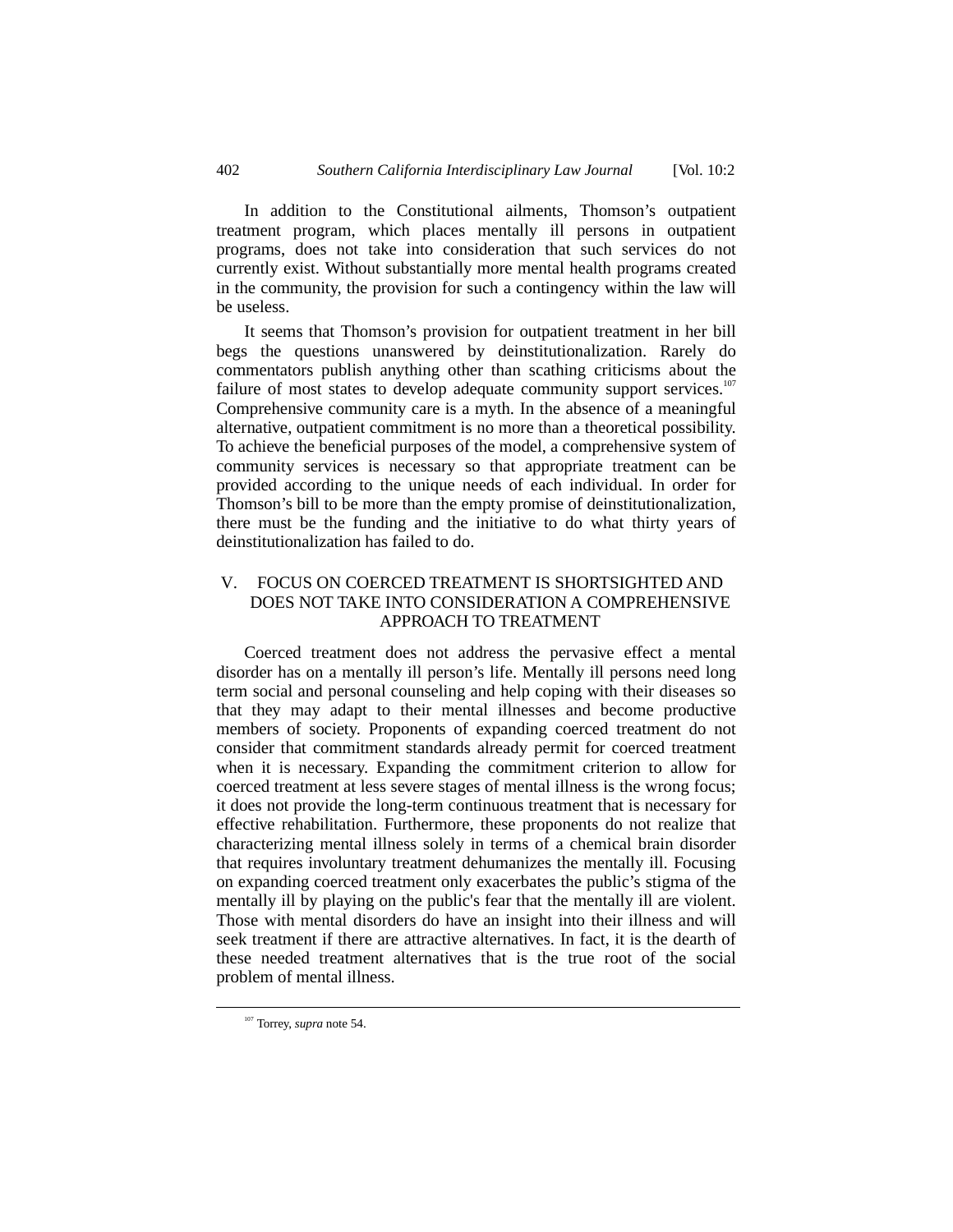## A. COERCED TREATMENT IS NOT AN EFFECTIVE MEANS OF **REHABILITATION**

A major oversight of Thomson's proposal and the LPS Reformers' formulation, is that treatment must persist for a long enough period of time for there to be effective rehabilitation. Many attack the current system because it results in what is known as the "revolving door" syndrome. Mentally ill persons are confined to treatment facilitates for periods of time that are too short to be effective in the long term and then released into the community, only to be returned to the facility once their conditions have worsened again.

Thomson's bill sought to address this issue by extending the current 180-day limit on intensive treatment to one full year.<sup>108</sup> The rationale for this change is that intensive treatment for a longer period of time will be more effective and therefore reduce recidivism. Extending the time of commitment also has the facially appealing feature of directly addressing the two most noted problems associated with the mentally ill. Instead of being imprisoned or homeless, the mentally ill will be confined to a facility where treatment will be provided.

Thomson, however, overlooks that even if a mentally ill person is confined to a treatment facility for the full year, $109$  he or she is likely to decompensate if treatment does not persist after release from the facility. Coerced treatment is ill suited to teaching the mentally ill how to cope with their disorders in their day-to-day lives. Coerced treatment does not teach the mentally ill to manage their disorders on their own, without the forced supervision of mental health professionals. So while Thomson's proposal to extend the time of commitment may superficially remove the symptoms of mental illness, incarceration and homelessness, it does not improve fundamental aspects of the problem of the mentally ill.

The mentally ill, as well as society at large, are not well served by the expansion of coerced treatment via modification of the commitment criterion. The current criterion allows for coerced treatment when it is truly needed and constitutionally permitted. Once a mentally ill person has become a danger to himself or others, the impingement on the person's freedom is justified for as long as it takes to remove the danger. Expansion

<sup>&</sup>lt;sup>108</sup> A.B. 1800, § 5300(a).<br><sup>109</sup> A mentally ill person is not likely to stay confined to a facility for the full duration of commitment permitted under the law. As intensive care stabilizes the mentally ill person's condition, he or she becomes ineligible for coerced treatment. Once a mentally ill person who has been detained does not present symptoms which merit detention under section 5000, he or she must be released from confinement. Merely extending the maximum period of time the law will permit detention does not directly provide for long-term treatment of the mentally ill because of the limited duration of coerced treatment. Interview with James Preis, Director, Mental Health Advocacy Services, in Los Angeles, Cal. (Jan. 15, 2000).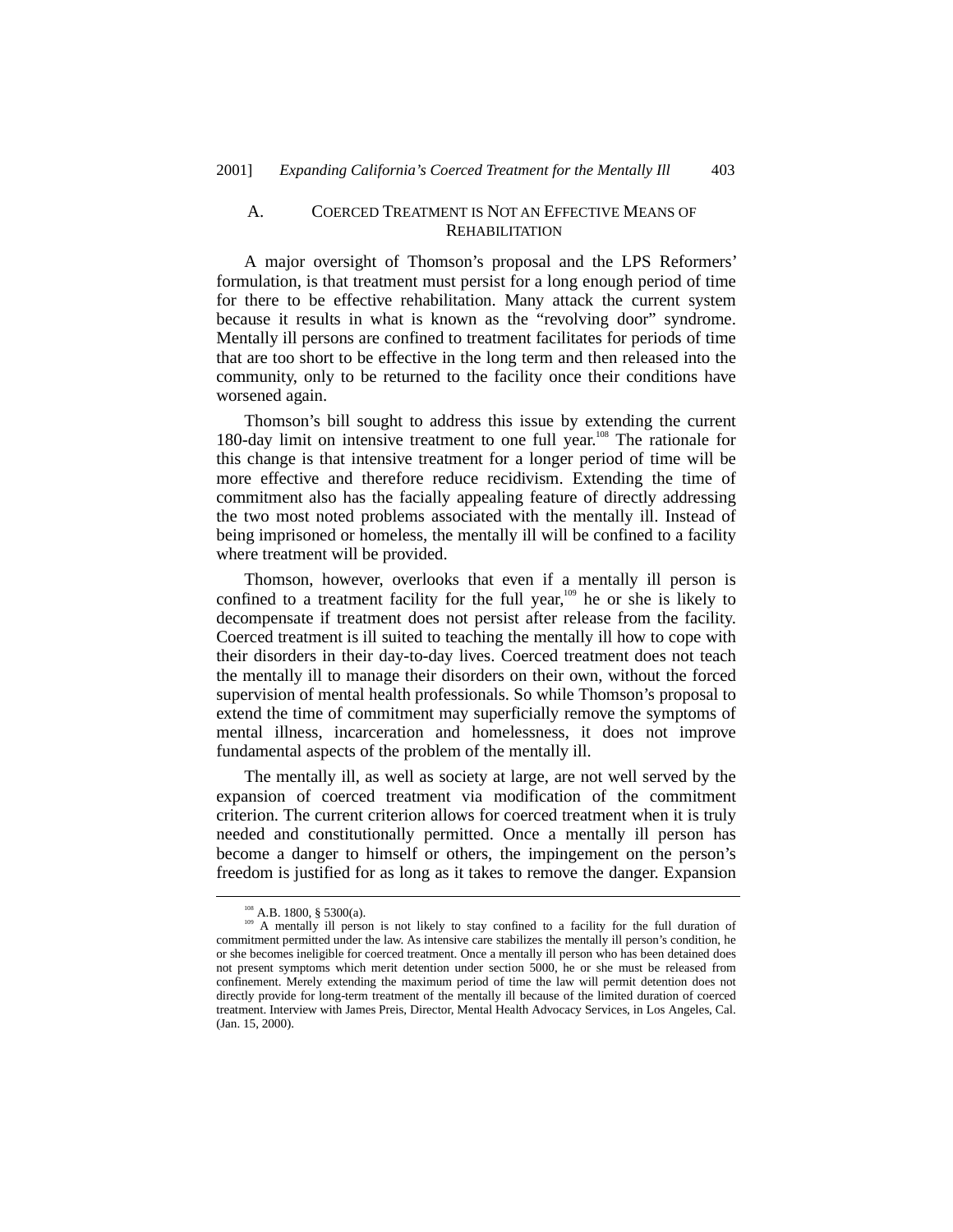of coerced treatment beyond that which is necessary to curb dangerousness is pernicious.

# B. COERCED TREATMENT IS PROMPTED BY THE PUBLIC'S FEAR THAT THE MENTALLY ILL ARE VIOLENT

Coerced treatment is fed by and exacerbates a public stigma over the mentally ill. Common features of mental disorders include strange behaviors that induce people into believing that the mentally ill are different and should be treated differently. The number of mentally ill homeless on the streets perpetuates the public perception that the mentally ill are in need of forced treatment.

The misconception that the mentally ill are violent is another major factor contributing to the call for expanded coerced treatment. California is not the first state to consider expanding coerced treatment for the mentally ill. A.B. 1800 is similar to a bill recently signed into law in New York. New York's amendment of their involuntary treatment law was dubbed "Kendra's Law," for Kendra Webdale, a thirty-two-year-old woman who died after being shoved in front of a train, allegedly by a man with a long history of mental illness and hospital commitments."<sup>110</sup> Kendra's Law is a testament to the public fear that the mentally ill are a social danger who need to be confined.

Almost two-thirds (60.9 %) of those polled in a study said they believed schizophrenia patients are prone to violence against others.<sup>111</sup> In reality, the mentally ill are responsible for about  $4\%$  of all violent crimes.<sup>112</sup> Proponents of the advancement of forced treatment are using the stereotype of the violent mental patient to advance their agenda. They have developed email lists and web sites dedicated to disseminating stories about violent crimes supposedly committed by mentally disabled persons.<sup>113</sup> In reality, people diagnosed with mental illness account for a very small percentage of the violence in American society. Yet, the misperception that the mentally ill are violent and dangerous adds to the call for expanding coerced treatment.

<sup>&</sup>lt;sup>110</sup> Dan Morain, *Measure on Detaining Mentally Ill Planned*, L.A. TIMES, Dec. 16, 1999, at A5. <sup>111</sup> TALKING POINTS TO FIGHT EXPANSION OF COERCED TREATMENT, COALITION ADVOCATING

FOR RIGHTS, EMPOWERMENT AND SERVICES (2000) [hereinafter TALKING POINTS].<br><sup>112</sup> Marquis & Morain, *supra* note 7.

<sup>&</sup>lt;sup>113</sup> Kate Randall, *More Than a Quarter Million Mentally Ill in America's Jails and Prisons*, http://wsws.org/articles//1999/jul1999/pris-j15.shtml; Karen Samples, *Families Often Cope Alone with Violent Mentally Ill*, http://enquirer.com/e…08/29/loc\_families\_often\_cope.html.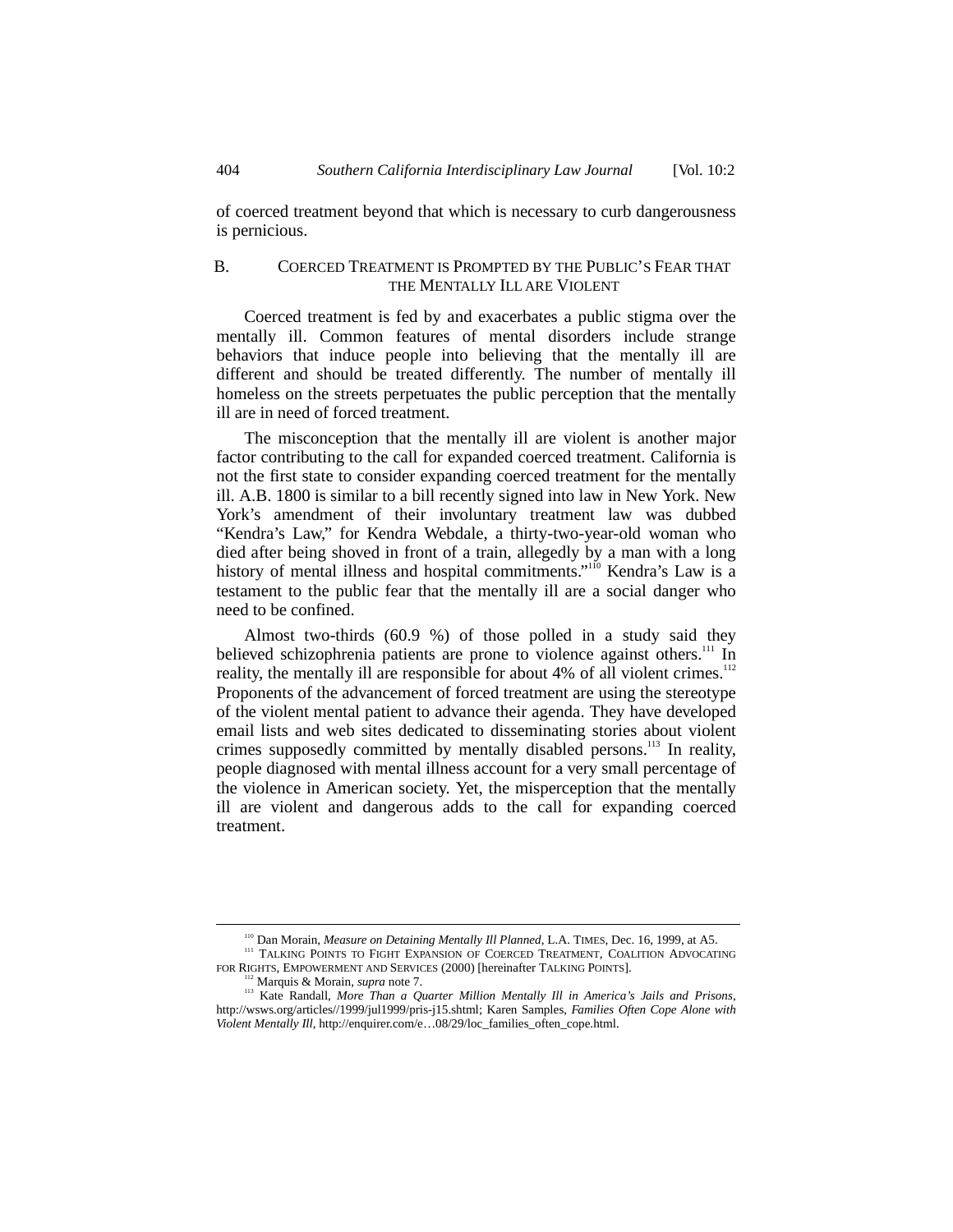# C. COERCED TREATMENT CAUSES THE MENTALLY ILL TO AVOID TREATMENT ALTOGETHER

The movement for expanding coerced treatment of the mentally ill is based on the belief that the mentally ill will not seek treatment on their own. Proponents of expanding coerced treatment argue that the mentally ill have an aversion to treatment and that in the absence of coerced treatment, the mentally ill will allow their disease to progress unabated.<sup>114</sup> In a recent study in which researchers analyzed the responses of 1,444 adults, threequarters of the respondents said they believe schizophrenia patients are unable to make treatment decisions.<sup>115</sup> By broadening the commitment criterion, those in favor of expanding coerced treatment hope to provide mental health care to the unwilling mentally ill.

While proponents of expanding coerced treatment believe it is necessary, the mentally ill are competent to make decisions about their treatment as mental illness does not invariably impair decision making capacities.<sup>116</sup> There are successful programs in which the mentally ill participants voluntarily undergo treatment. The Village is one such mental health treatment facility which is entirely voluntary.<sup>117</sup> Studies show that the mentally ill do realize that their mental disorders cause difficulties in their lives, and they will take measures to seek treatment.<sup>118</sup>

Additionally, strengthening the imposition of unwanted treatment on those who avoid it creates an adversarial relationship between the patient and the doctor.<sup>119</sup> In The Well-Being Project, a research project supported by the California Department of Mental Health, scientists found that 55% of clients interviewed who had experienced forced treatment reported that fear of forced treatment caused them to avoid all treatment for their psychological or emotional problems. Forty-seven percent of all the clients who were interviewed reported that fear of forced treatment caused them to avoid treatment altogether. $120$ 

Furthermore, the movement for coerced treatment obscures the central problem of the mentally ill in light of the failure of deinstitutionalization. If the unquestionable failure of deinstitutionalization is the lack of adequate community health care services, then should not the solution be to provide for such community health care services? Instead of addressing this

<sup>&</sup>lt;sup>114</sup> Torrey, *supra* note 54.<br><sup>115</sup> TALKING POINTS, *supra* note 111.

<sup>&</sup>lt;sup>116</sup> MacArthur Treatment Competence Study, http://ness.sys.virginia.edu/macarthur.<br><sup>117</sup> *See infra* Part VI.B.<br><sup>118</sup> *See id.* 

<sup>&</sup>lt;sup>119</sup> Mark Ragins, *Recovery: Changing from a Medicinal Model to a Psychosocial Rehabilitation Model*, 5 J. CAL. ALLIANCE FOR MENTALLY ILL 8, 8 (1994). 120 TALKING POINTS, *supra* note 111.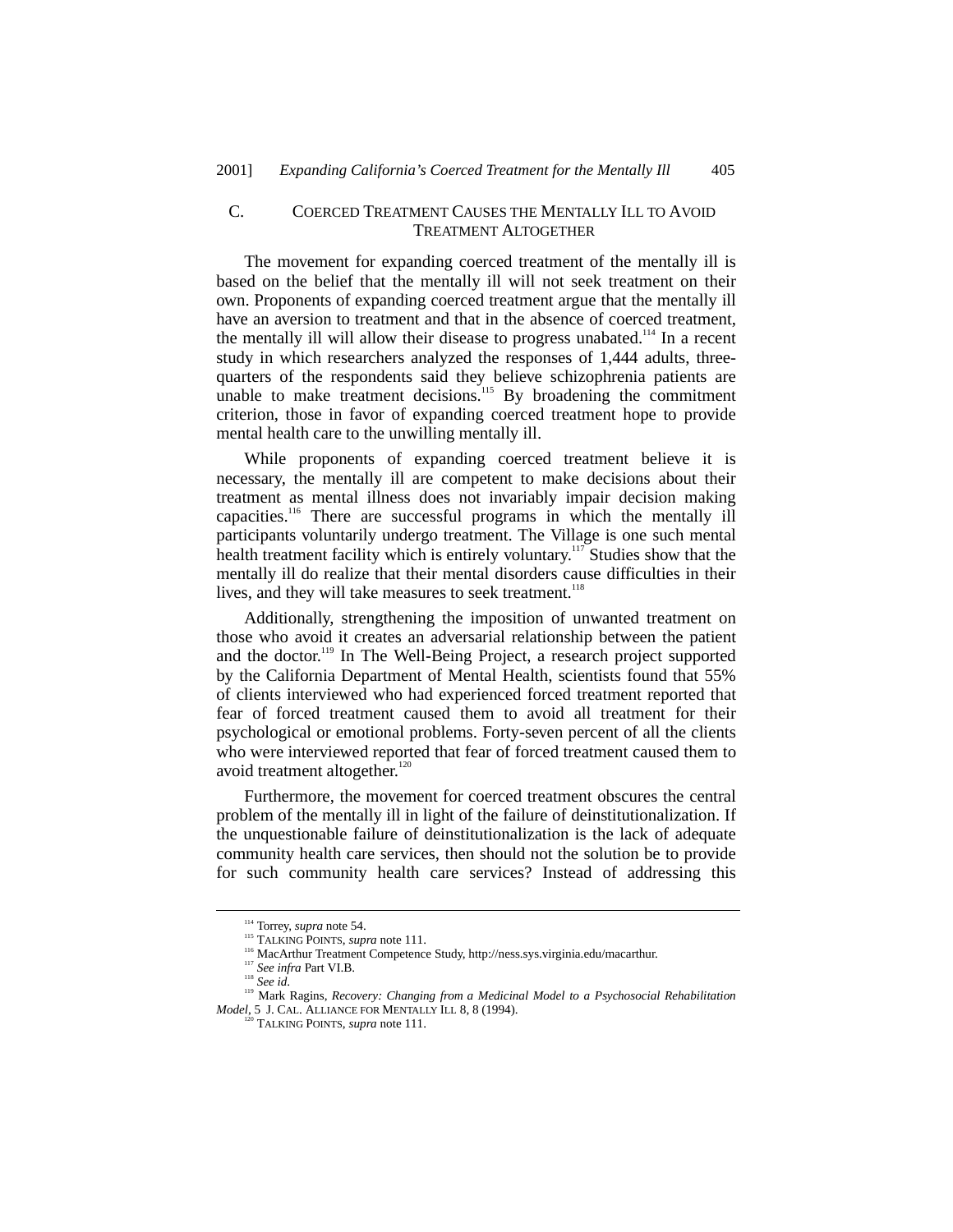germane problem, advocates of expanding coerced treatment wish to turn back the clock. Viewing coerced treatment as the main solution to the problem of the mentally ill takes us back to a hospitalization-centered paradigm, and defies the sound logic behind the impetus to free the mentally ill from the cold confinement of the mental ward. The movement for expanding coerced treatment draws attention away from the long-term community facilities which are necessary for effective rehabilitation of the mentally ill.

## VI. THE PSYCHOSOCIAL REHABILITATION MODEL: THE MENTALLY ILL WILL CHOOSE ATTRACTIVE COMMUNITY TREATMENT IF IT EXISTS

#### A. PSYCHOSOCIAL REHABILITATION AS A RESPONSE TO COERCED TREATMENT

The movement to expand coerced treatment, if successful, will implement a hospital-centered paradigm of treatment. As an approach to the problem of the mentally ill, this method seeks to coerce treatment in a supervised setting while requiring the administration of psychotropic drugs. Those who do not support expanding coerced treatment disagree with the notion that medicinal intervention should be central to the model treatment. Instead of hospitalization, proponents of the psychosocial rehabilitation model seek to address the myriad of issues that are not addressed by the medical model.<sup>121</sup> Fixation on medicating mentally ill patients places too much emphasis on the disease and too little attention on the person. The person must come first. One proponent summed up the sentiment of the Psychosocial Rehabilitation Models with a quote from a famous movie: "Treat the person, not the Disease."<sup>122</sup>

The psychosocial rehabilitation model in many ways is structured as a response to the medical model. It states that marginalization and lack of understanding of the mentally ill make infeasible the promise of adequate community care. A.B. 1800 represents the social movement towards coerced treatment that is based on the false assumptions of the medical model. Ignoring the complexity of the problem, and groping for an easy answer, A.B. 1800 is motivated by the exasperation that is the very source

<sup>&</sup>lt;sup>121</sup> Ragins, *supra* note 119. Bill Anthony, Director of the Center of Psychiatric Rehabilitation at Boston University, tells us, "The Recovery Vision transcends the arguments about whether severe mental illness is caused by physical and/or psychosocial factors. Recovery, as we currently understand it, means growing beyond the catastrophe of mental illness and developing new meaning and purpose in one's life." Dan E. Weisbard, *Publisher's Note*, 5 J. CAL. ALLIANCE FOR MENTALLY ILL 1, 1 (1994).

<sup>&</sup>lt;sup>122</sup> Interview with James Preis, Director, Mental Health Advocacy Services, in Los Angeles, Cal. (Jan. 15, 2000).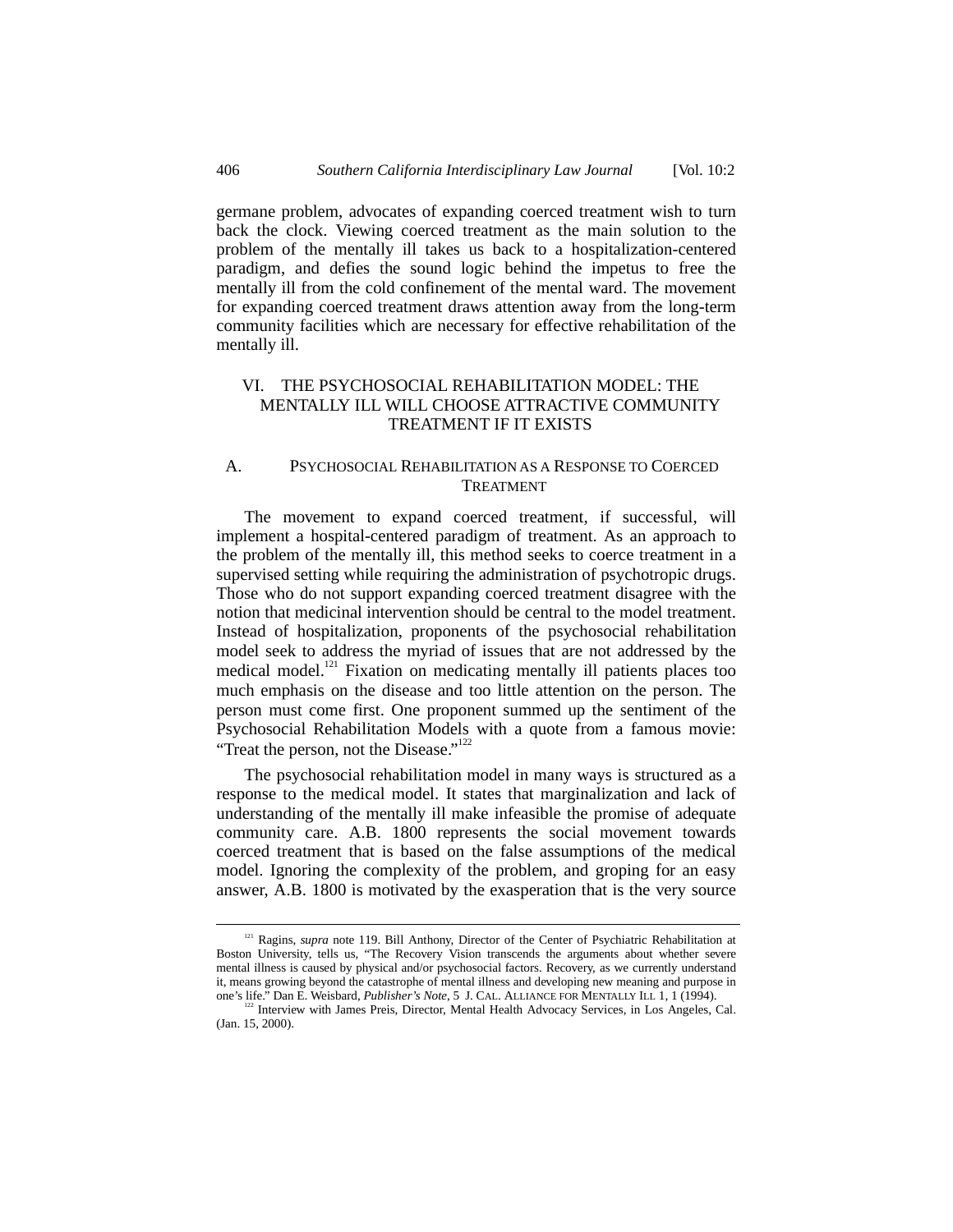of the problem. The result is that the mentally ill are stigmatized, and the sacrifice and understanding needed for the solution are dismissed as unrealistic.

The essential philosophy of the self-help model is one in which a selfdefined group of mental health clients decides its own goals and methods, making all major decisions. The self-help model is not one set model; it can take many forms. Self-help groups can be support groups, independent living programs, drop-in/advocacy/independent living services centers, client run housing, self-supporting businesses and artistic groups.<sup>123</sup> Some self-help groups are autonomous and fully independent, while others are factored into a larger mental health program.<sup>1</sup>

The Psychosocial Rehabilitation Model states that the problem of mental illness "may be as much in our conceptual model of treatment and recovery as in the inherent nature of the conditions."<sup>125</sup> Schizophrenics in third world countries are regularly reported to have better outcomes than in the United States.<sup>126</sup> Dr. Ragins, board certified psychiatrist specializing in community mental health, states, "people with schizophrenia who explain their conditions *spiritually*, instead of medically, apparently fare better."<sup>127</sup>

Dr. Ragins disapproves of the two-step process<sup>128</sup> endorsed by the medical model because it delays recovery and focuses too much on the illness. This model creates discordance between the professionals focusing on the illness, while the people being treated focus on their entire lives.<sup>129</sup> A broader perspective can be obtained by accepting other models that focus on the recovery process and that seek to promote helping relationships with the mentally ill.<sup>130</sup> The medical model seeks to remedy the symptoms of mental illness without taking into consideration the emotional trauma that illness and hospitalization can invoke. Coerced treatment creates an adversarial relationship between professional and patient while the

<sup>127</sup> *Id.*

 $128$  First, treat the illness, then rehabilitate the person. *Id.* 

<sup>129</sup> *Id.*

<sup>&</sup>lt;sup>123</sup> TALKING POINTS, *supra* note 111.

<sup>124</sup> *Id.*

<sup>&</sup>lt;sup>125</sup> Ragins, *supra* note 119, at 8.

<sup>126</sup> *Id.*

<sup>&</sup>lt;sup>130</sup> *Id.* Dr. Ragins proposes one concept of recovery used with alcoholics that he believes is a helpful guide to forming a treatment paradigm:

<sup>1.</sup> Accepting having a chronic, incurable illness, that is a permanent part of them, without guilt or shame, without fault or blame.

<sup>2.</sup> Avoiding complications of the condition (e.g., by staying sober).

<sup>3.</sup> Participating in an ongoing support system both as a recipient and a provider.

<sup>4.</sup> Changing many aspects of their lives including emotions, interpersonal relationships, and spirituality both to accommodate their illness and grow through overcoming it.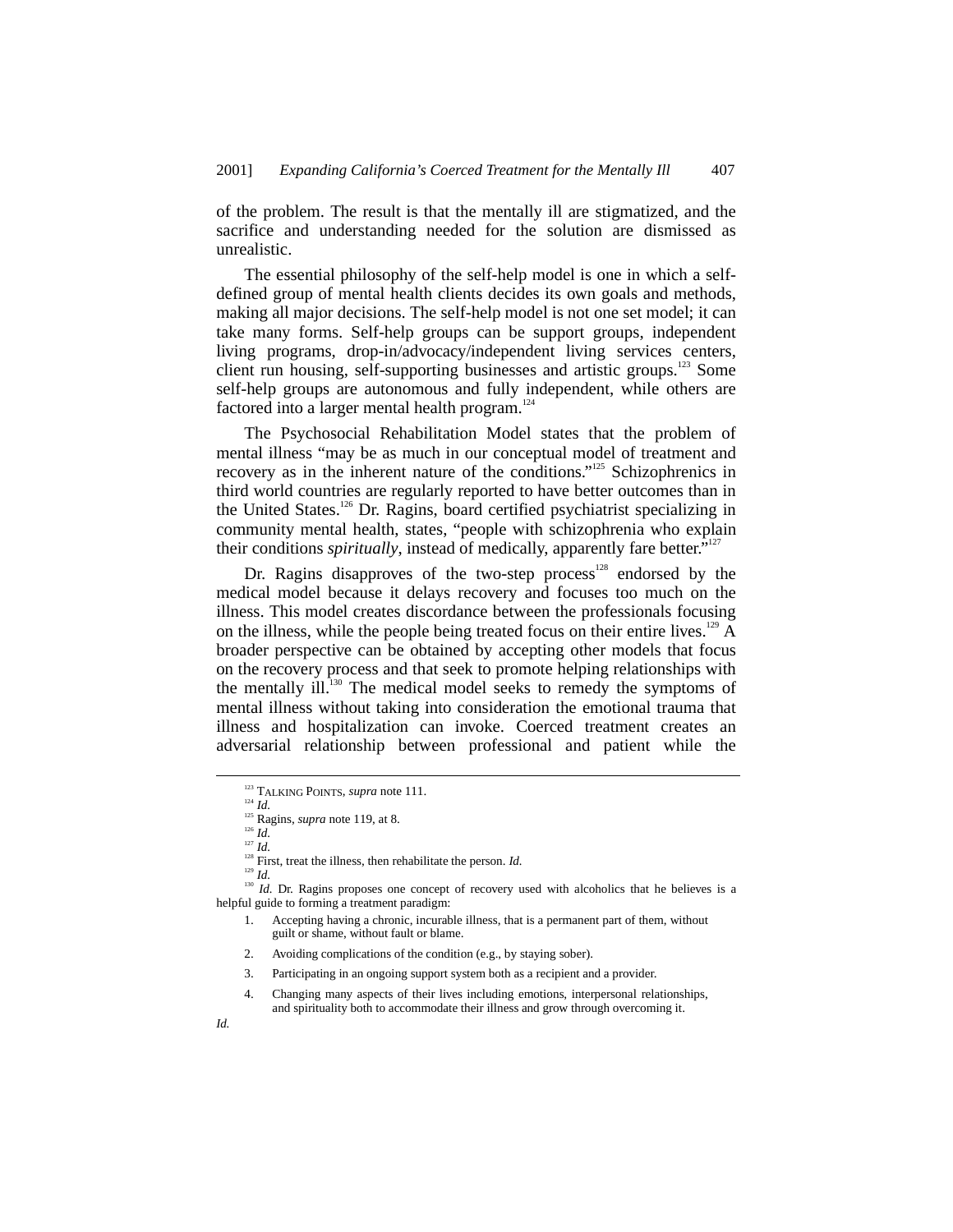Psychosocial Rehabilitation Model adopts a cooperative method based on treating the patient and not the illness.

The Psychosocial Rehabilitation Model is based on the idea that people must take responsibility for their own recoveries to help themselves for their own benefit.<sup>131</sup> William A. Anthony, Ph.D., Executive Director of Boston University's Center for Psychiatric Rehabilitation, states that "[r]ecovery…means growing … beyond mental illness and developing new meaning and purpose in one's life. It means taking charge of one's life even if one cannot take complete care of one's symptoms."<sup>132</sup> Instead of forcing treatment on the mentally ill, the Psychosocial Rehabilitation Model seeks to help the mentally ill cure themselves.

Dr. Anthony believes that much of the "chronicity" of mental illness is due to the way the mental health system and society treat people with severe mental illness.<sup>133</sup> Contributing to chronicity are factors such as stigma, lowered social status, restrictions on choice and self-determination, lack or partial lack of rehabilitation opportunities, and low staff expectations.<sup>134</sup>

#### B. THE VILLAGE

In pockets of California, pioneers of small but aggressive programs are proving the success of comprehensive treatment programs. Providing medication is part of the regimen, but this is only one factor in the treatment program. The focus of these holistic treatment programs is to "wrap people in a blanket of services so snugly they can't just slip away."<sup>135</sup> The Village in Long Beach, California is one of the most reputed of these wrap-around programs in the state.<sup>136</sup> Martha Long, director of the Village, states "[m]ost people with psychiatric illness have had the fight beat out of them."<sup>137</sup>

*Id.*

<sup>134</sup> *Id.*

 <sup>131</sup> *Id.* at 9.

<sup>&</sup>lt;sup>132</sup> William A. Anthony, *The Recovery Vision*, 5 J. CAL. ALLIANCE FOR MENTALLY ILL 5, 5 (1994). <sup>133</sup> *Id.* Dr. Anthony believes that the last major revolution in vision occurred 20 years ago, when he

helped to unchain people with mental illness. He offers an account of a conversation Pinel had at the time:

Pinel immediately led him to a section for the deranged, where the sight of the cells made a painful impression on him. He asked to interrogate all the patients. From most, he only received insults and obscene apostrophes. It was useless to prolong the interview. Turning to Pinel: "Now citizen, are you mad yourself to seek to unchain such beasts?" Pinel replied calmly: "Citizen, I am convinced that these madmen are so intractable only because they have been deprived of air and liberty."

<sup>135</sup> Julie Marquis & Dan Morain, *The Village*, L.A. TIMES, Nov. 23, 1999, at A24.

<sup>136</sup> *Id.*